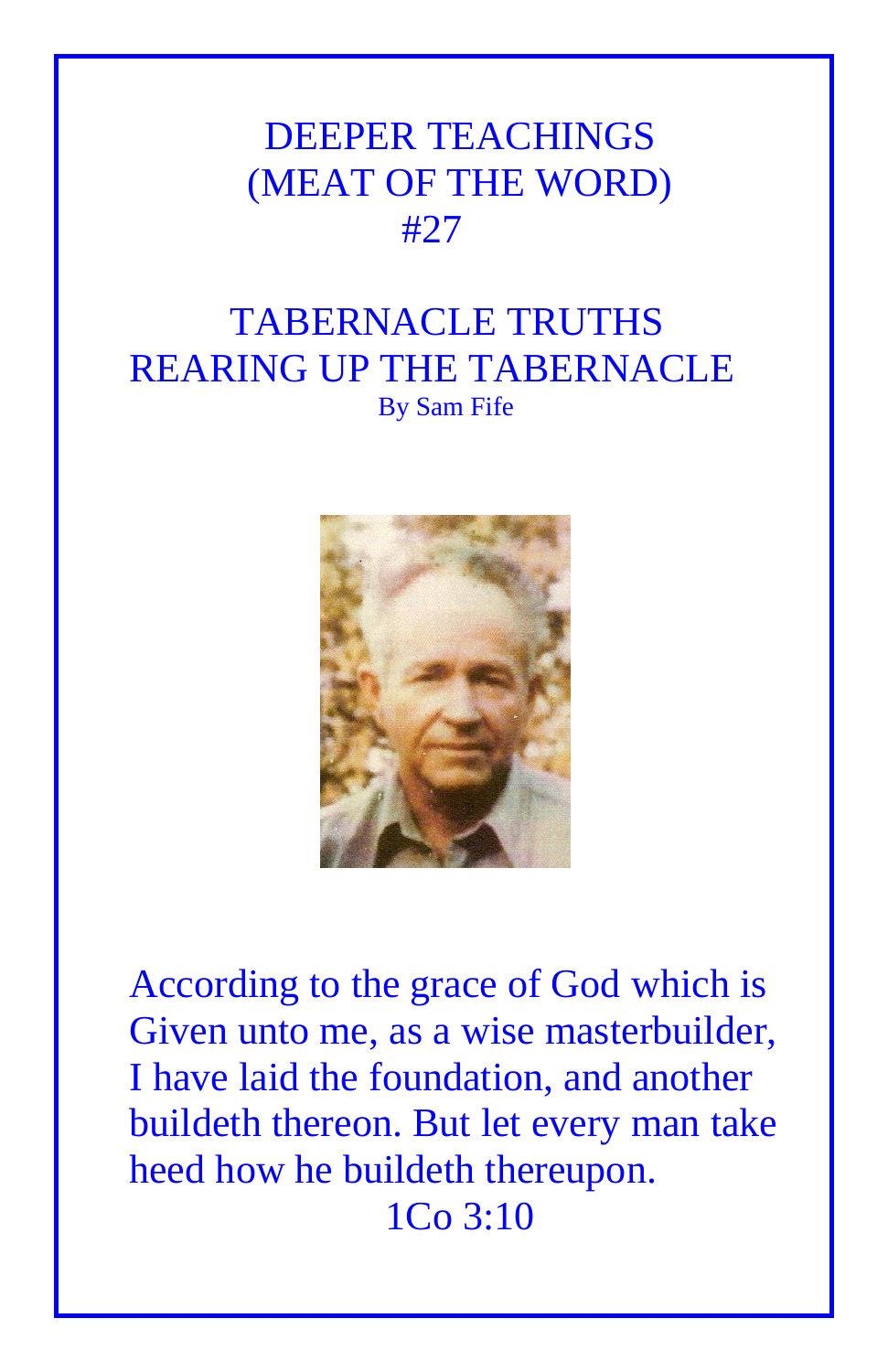## THE REARING UP OF THE TABERNACLE By Sam Fife

Exodus 40:1-16 And the LORD spake unto Moses, saying, [2] On the first day of the first month shalt thou set up the tabernacle of the tent of the congregation. [3] And thou shalt put therein the ark of the testimony, and cover the ark with the vail. [4] And thou shalt bring in the table, and set in order the things that are to be set in order upon it; and thou shalt bring in the candlestick, and light the lamps thereof. [5] And thou shalt set the altar of gold for the incense before the ark of the testimony, and put the hanging of the door to the tabernacle. [6] And thou shalt set the altar of the burnt offering before the door of the tabernacle of the tent of the congregation. [7] And thou shalt set the laver between the tent of the congregation and the altar, and shalt put water therein. [8] And thou shalt set up the court round about, and hang up the hanging at the court gate. [9] And thou shalt take the anointing oil, and anoint the tabernacle, and all that is therein, and shalt hallow it, and all the vessels thereof: and it shall be holy. [10] And thou shalt anoint the altar of the burnt offering, and all his vessels, and sanctify the altar: and it shall be an altar most holy. [11] And thou shalt anoint the laver and his foot, and sanctify it. [12] And thou shalt bring Aaron and his sons unto the door of the tabernacle of the congregation, and wash them with water. [13] And thou shalt put upon Aaron the holy garments, and anoint him, and sanctify him; that he may minister unto me in the priest's office. [14] And thou shalt bring his sons, and clothe them with coats: [15] And thou shalt anoint them, as thou didst anoint their father, that they may minister unto me in the priest's office: for their anointing shall surely be an everlasting priesthood throughout their generations. [16] Thus did Moses: according to all that the LORD commanded him, so did he.

Exodus 40:31-38 And Moses and Aaron and his sons washed their hands and their feet thereat: [32] When they went into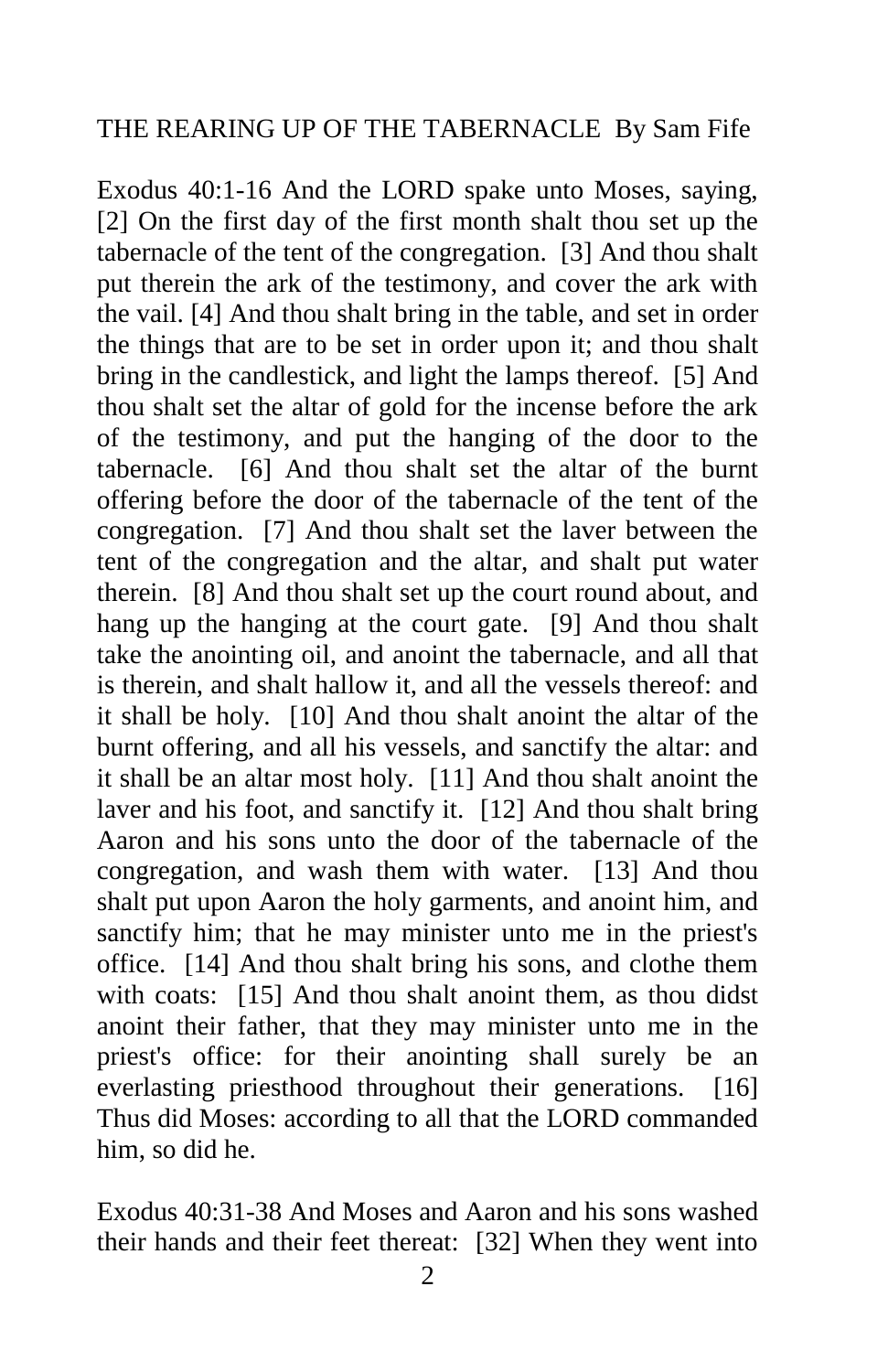the tent of the congregation, and when they came near unto the altar, they washed; as the LORD commanded Moses. [33] And he reared up the court round about the tabernacle and the altar, and set up the hanging of the court gate. So Moses finished the work. [34] Then a cloud covered the tent of the congregation, and the glory of the LORD filled the tabernacle. [35] And Moses was not able to enter into the tent of the congregation, because the cloud abode thereon, and the glory of the LORD filled the tabernacle. [36] And when the cloud was taken up from over the tabernacle, the children of Israel went onward in all their journeys: [37] But if the cloud were not taken up, then they journeyed not till the day that it was taken up. [38] For the cloud of the LORD was upon the tabernacle by day, and fire was on it by night, in the sight of all the house of Israel, throughout all their journeys.

Across the world today, God's people who are coming out of Babylon and spiritually marching back to Jerusalem are rejoicing in the great restoration truths that the Spirit of God is unveiling once again. Joel's prophecy is being fulfilled, wherein God said, "I will restore that which the cankerworm has eaten." The great mystery of Christ which is in the Tabernacle that Moses pitched in the wilderness is no longer a mystery but is being made manifest to His saints through His apostles and prophets.

For that Tabernacle and Temple old Israel built, which was the dwelling place of God in the Old Testament age, was only a type and prophecy of the true tabernacle or temple of God which He is building today as a dwelling place for His Spirit which tabernacle and temple we are. Even as Ephesians 2:20-22 says, "And are built upon the foundation of the apostles and prophets, Jesus Christ himself being the chief cornerstone; In whom all the building fitly framed together groweth unto an holy temple in the Lord: In whom ye also are builded together for an habitation of God through the Spirit."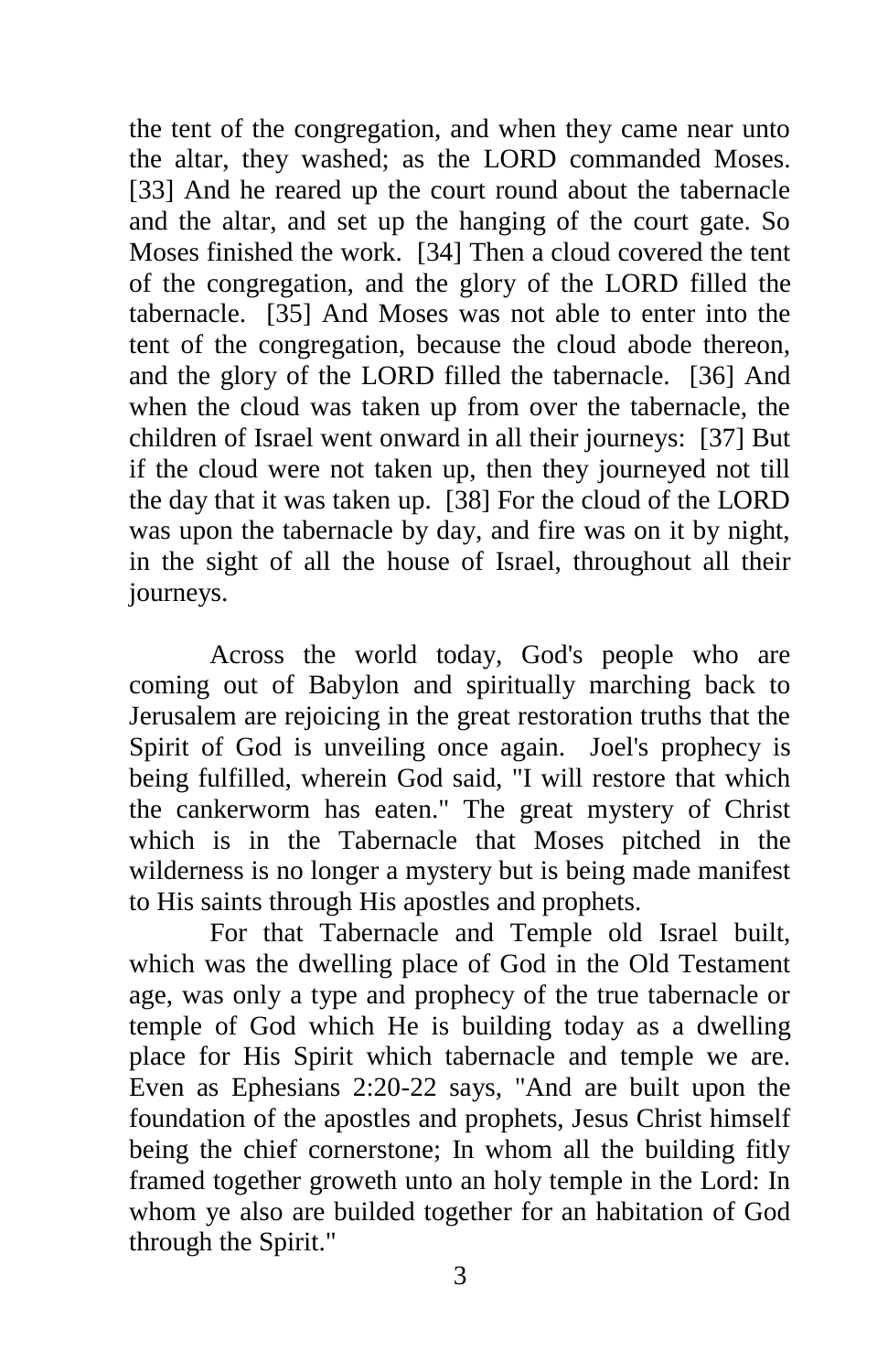The Tabernacle, of course, was not the permanent dwelling place of God. It was only the temporal dwelling place God dwelled in, in the midst of His people, while He was leading them through the wilderness journey, into Jerusalem in their promised land.

 Because they were pilgrims on a journey, it was made out of tent curtains, boards, bars and light material so that it could be dismantled easily and carried lightly. But at last when they had come to Jerusalem and conquered their enemies round about, and their pilgrimage was over, the Tabernacle made out of tent curtains was replaced with the permanent Temple made out of stones, that would never have to be moved again.

 Even so today, the Spirit of God is restoring the tabernacle that Jesus was setting up during the first century before God's people were taken into 1800 years of captivity to Babylon. He is restoring the divine order that that tabernacle was set in. Some 67 years ago as He began restoring the Baptism of the Holy Spirit, He began overlaying the boards, which boards we are, with the gold of God's anointing. In the last few years, with the revelation of the Body of Christ, and the message of death-to-self and individualism He began drawing the boards together to form one tabernacle, one dwelling place of God, one Body of Christ. As He restored the revelation of the five-fold Spirit ministry, He was restoring the five golden bars that hold the boards together and making them one tabernacle.

 However, it is true that this tabernacle He is building us into as a dwelling place for His Spirit is not the permanent place of God. It is only His temporal dwelling place that He might dwell in the midst of us while He is leading us on our pilgrimage journey toward the New Jerusalem. We are not yet come to that glorified, incorruptible body which shall be the eternal dwelling place of God.

 Because we are still traveling on our pilgrimage journey from truth to truth, from campground to campground, yea, being changed into His image from glory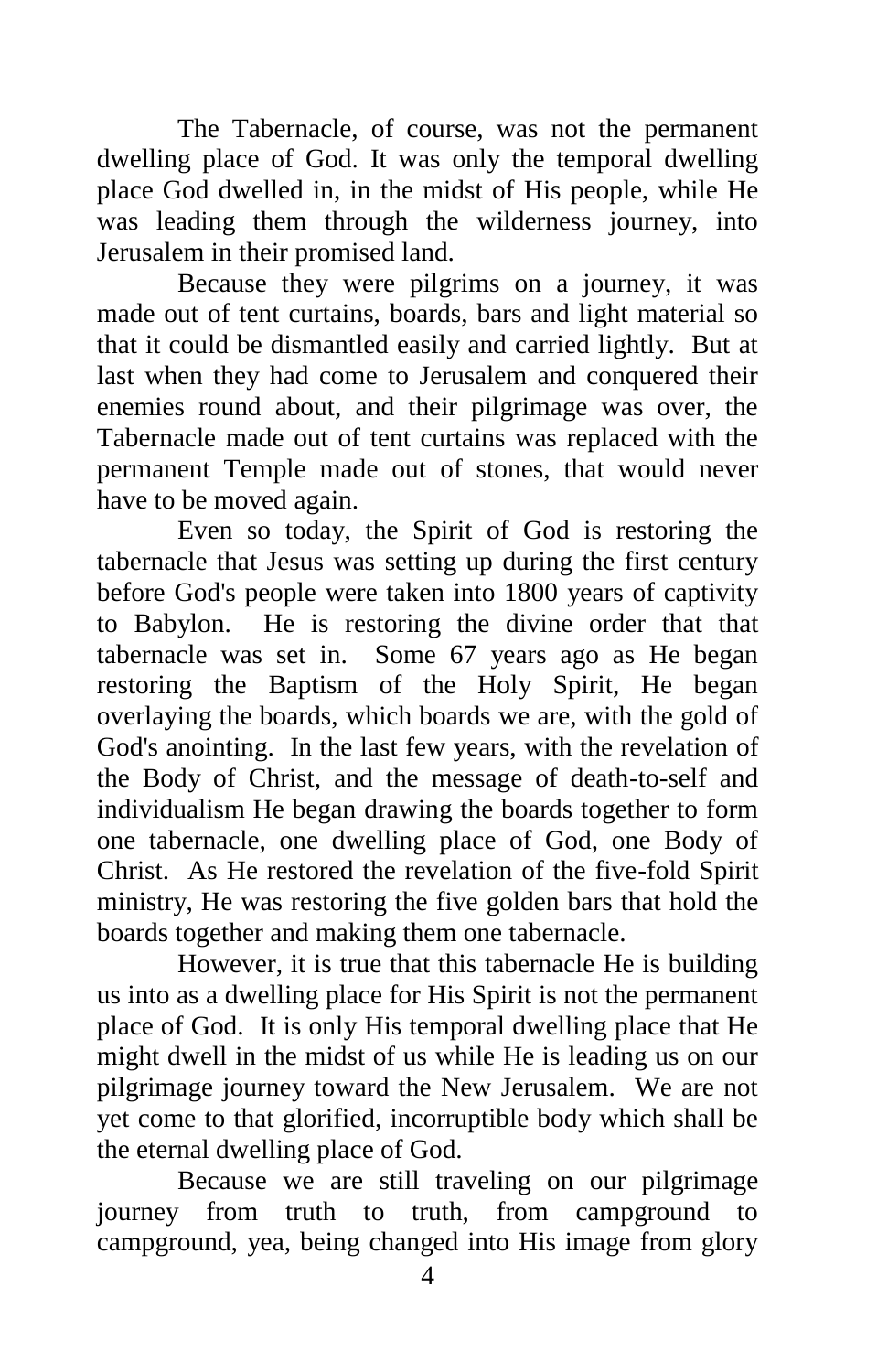unto glory as by the Spirit of the, Lord, we are made out of lighter material that we may be dismantled easily and lightly carried forward. But the day is coming when the New Jerusalem shall be possessed. Our enemies, Satan's demons, shall be conquered round about us. The Solomon ministry of wisdom shall come forth in full maturity. Then the Tabernacle made out of tent curtains shall be replaced by the temple made out of stones, lively stones, which lively stones we are.

 Just as there was not heard the sound of an axe or an anvil when the temple was being put together because each stone had been hewn out and perfectly shaped to fit in its place before it was brought to the Temple site, so we will have been hewn out of this world and perfectly shaped by the Spirit of God to fit in our place in the Body of Christ, the true temple of God. Then corruptible shall put on incorruptible. Mortality shall put on immortality, and we shall be changed into the glorified permanent eternal dwelling place of God.

 Right now many end-time saints across the world have been brought to the place the children of Israel had been brought to in Exodus 40, our scripture text for this message. God had led them out of Egypt. He had revealed to them that His purpose for bringing them out was that they might build Him a Tabernacle, a dwelling place in the midst of them.

 He had called Moses up into the mountain and revealed to him the divine order pattern in which the Tabernacle was to be built. Moses had come back down and revealed the pattern to the people. God had called them to bring all their silver, gold, purple, scarlet, and fine linen and pile it together that it might be used as material for building the Tabernacle. He had anointed Bezaleel and Aholiab to overlay the boards with gold, and shape the shittim wood bars and overlay them with gold.

 As we come to Exodus 40, much work had been done. Shittim wood trees had been cut down. Boards and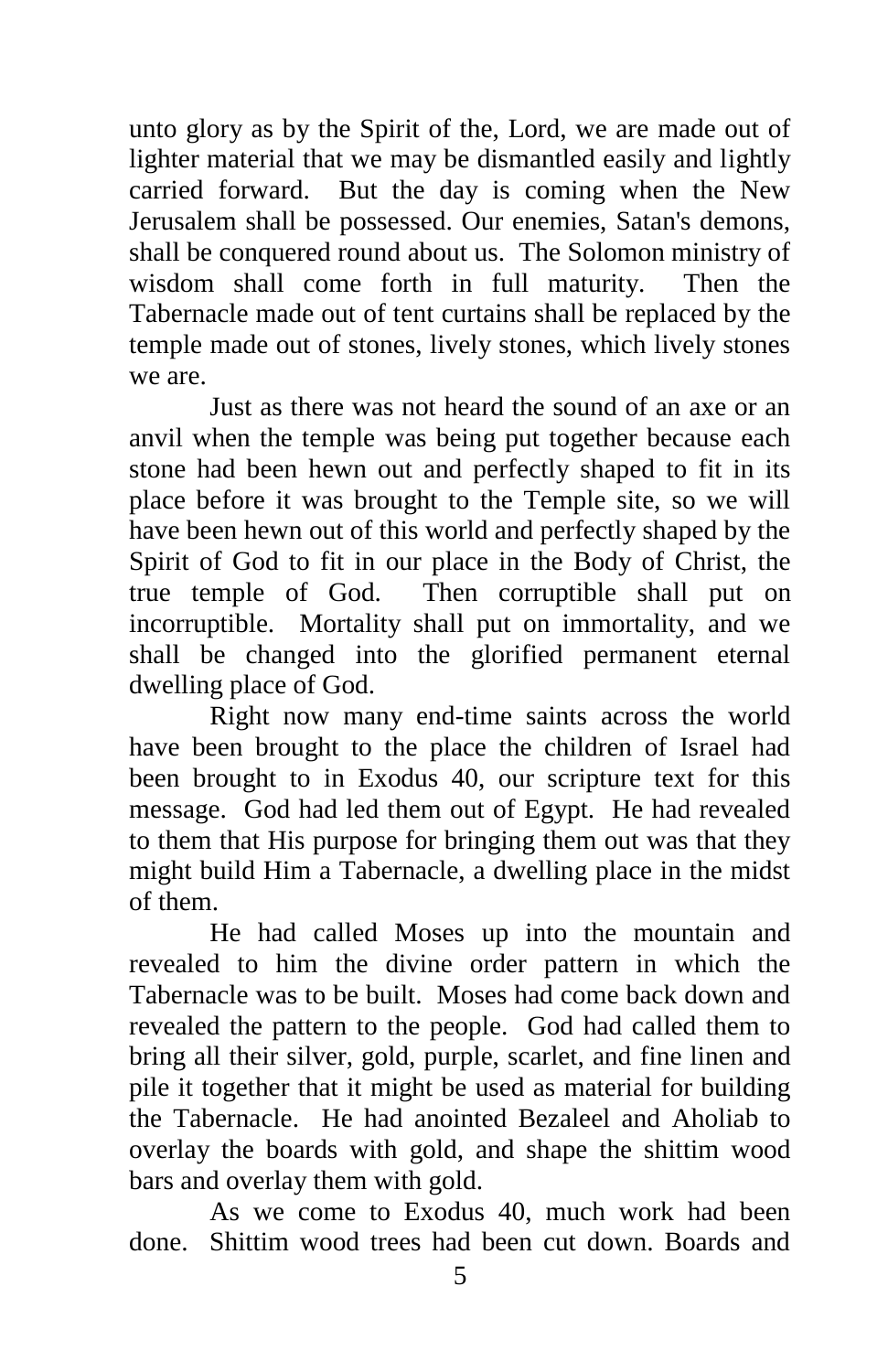bars had been sawed out and shaped. The cunning workers in silver and gold had overlaid the boards and the bars. Purple and scarlet and fine linen had been cut to pattern and sewn together according to the pattern with cherubim's intricately woven in.

 It must have been quite an impressive sight as these beautiful materials were all laid out on the building site. The golden boards and bars glittered in the sunlight, and the bright colors of the scarlet, purple and fine linen quickened the hearts of all Israel as they gazed on their beauty.

 Now they had come to the most important part of the work, the Rearing up of the Tabernacle. For as bright and beautiful as they were, God could not dwell in a bar or in an individual tent curtain or piece of purple or scarlet. Only when every board and bar and piece of scarlet had lost its individualism and all had been joined together into one tabernacle, could God's glory cloud fill it and could it become the dwelling place of God.

 Israel might swell with pride as they gaze on the purple, scarlet, and pure white beauty of the curtains and fine linen. They might admire the cunning workmanship of the golden bars and boards, but they would never see the visible manifestation of the glory cloud of God filling His Tabernacle, neither would they have the cloud of perfect guidance over it till every board, bar, and curtain had been set in its place and become one tabernacle, one dwelling place of God.

 As this writer has traveled the earth in his own ministry in the Lord, and has observed the move of the Spirit of God, it seems that this is the place in which many who are moving in the move of God have been brought. They have not only been brought out of Egypt in their new birth, but they have been brought out of the Babylonish captivity in which they were born.

 Once again God has taken a ministry in our generation up into the mount of God, and revealed to them the pattern of the tabernacle that Jesus was building by His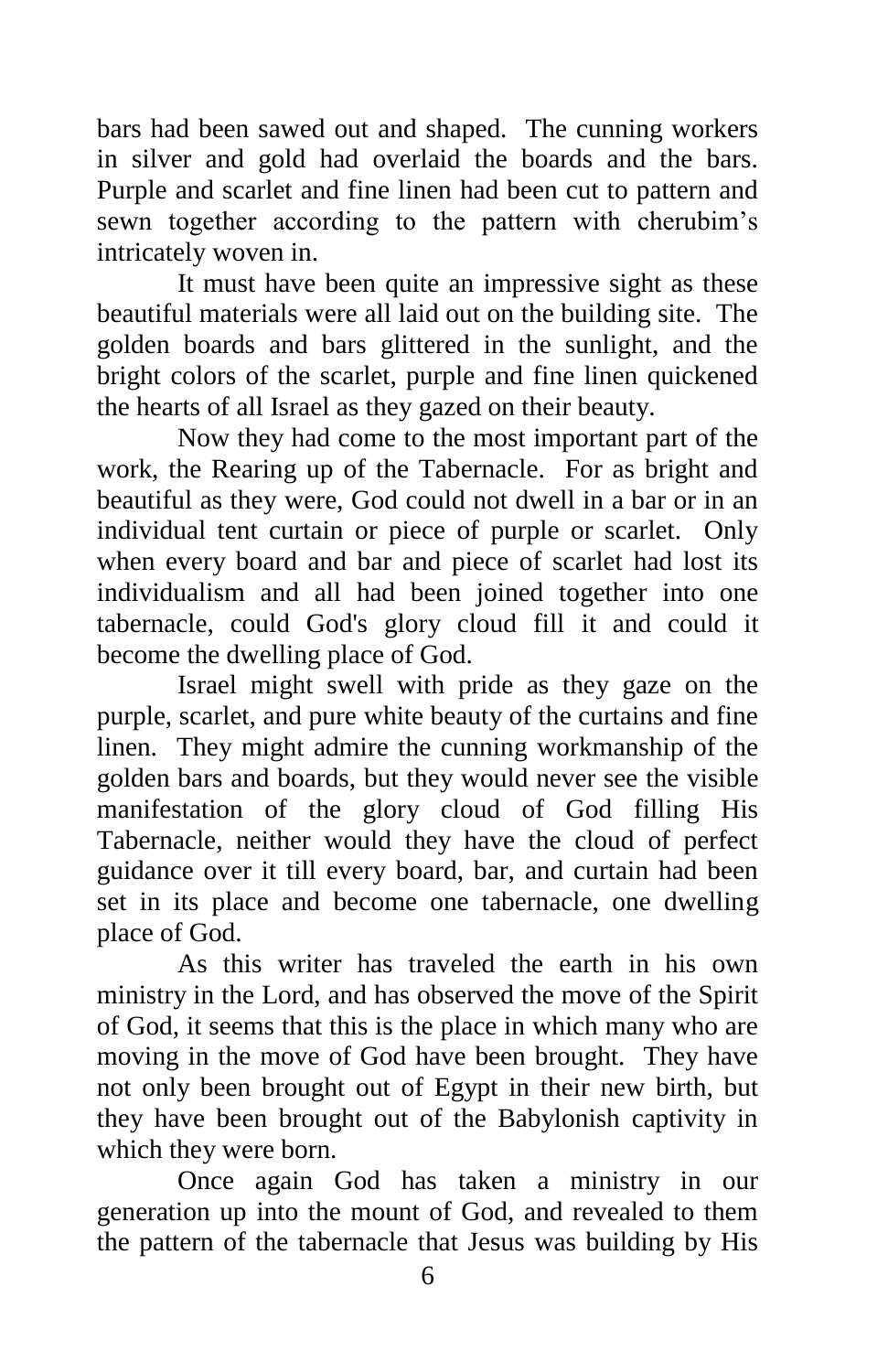Spirit during the first century, before God's people were taken into Babylon. That apostolic ministry has come down from the mount as Moses did and preached the pattern to the people. It has been revealed to God's people that the gold (the nature of God), the silver (the redemptive work of Christ), the scarlet (death-to-self), the purple (Sonship), and the fine linen (righteousness) that God has been working in them must not be kept to themselves. But like Israel of old, they must bring their gold, silver, scarlet, purple, and fine linen and offer it all in one pile to the Lord that He may build it into His tabernacle, a dwelling place for Himself through the Spirit.

 In this hour God also has cunning workers in silver and gold, as Bezaleel and Aholiab, who can overlay boards with gold, and shape and overlay golden bars. For in the symbolism of scripture, wood is symbolic of man, and gold is symbolic of deity, the supernatural perfect nature of God. Wood overlaid with gold is man overlaid with God, or man under the anointing, or man with the Spirit of God coming upon him. Anointed ministries today who lead people into the Baptism of the Holy Spirit and overlay them with the gold of God's anointing are the Bezeleels who are overlaying boards with gold. Apostles who are used of God to call out and train ministries (pastors or elders, prophets, evangelists and teachers) are Bezaleels and Aholiabs who are shaping golden bars to hold the tabernacle of God together.

 Today all over the world we see Christians who are overlaid with the anointing of God's nature, and golden bar ministries that have been called out by the Spirit glittering in the Sunlight of Jesus' truth. We see in many of God's people the bright red scarlet of the death of the cross coming forth. The deep purple of Sonship can be seen in many blowing in the wind of God's Spirit. The lovely white fine linen, which is the righteousness of the saints is beginning to flutter in the breeze in the life of many also.

 To those of us who know that we are the true Israel of God on our way to the Promised Land, it is a beautiful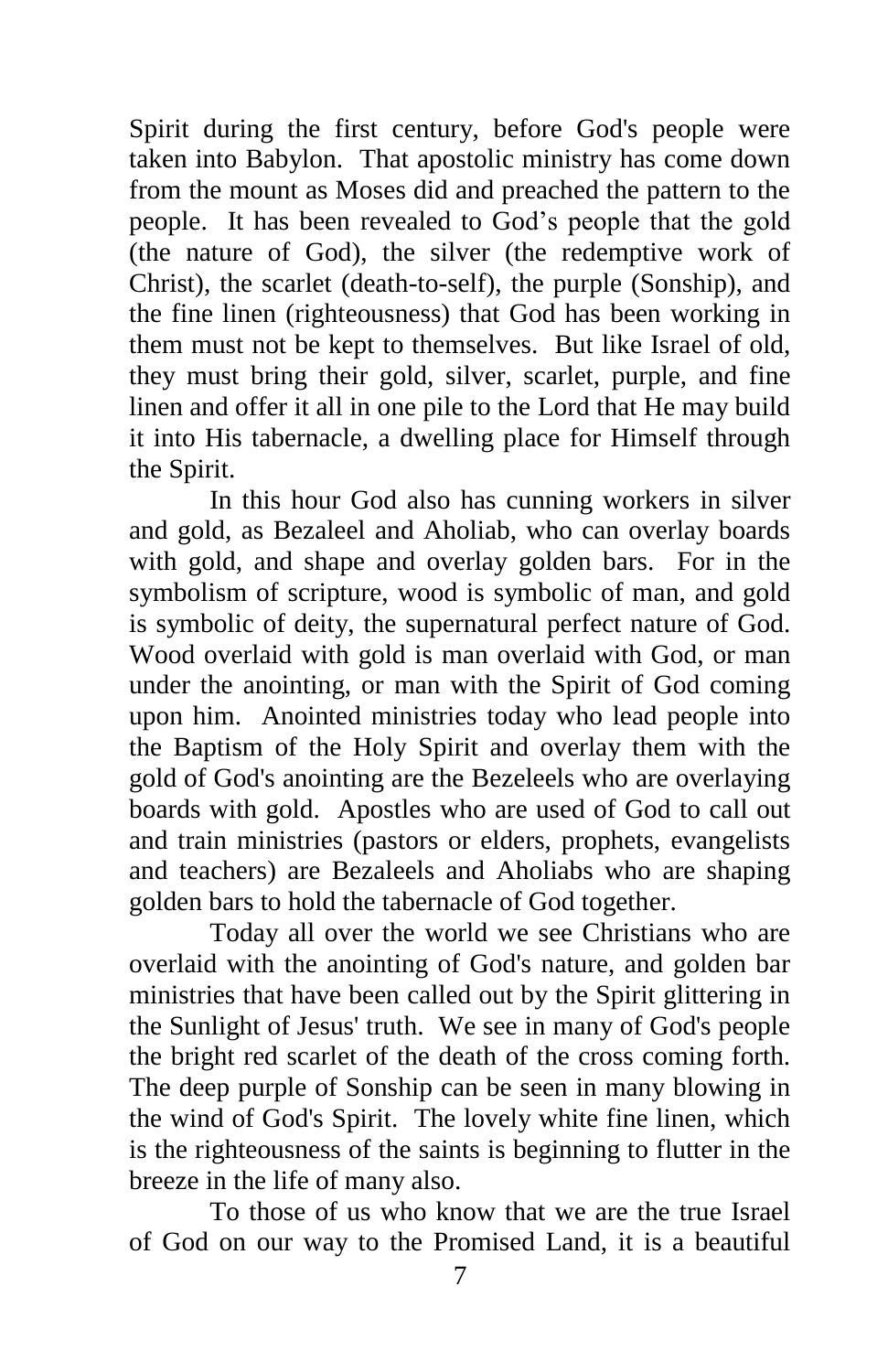sight to behold. As we look at the world-wide picture and we see the glittering gold of the boards and bars and the bright rich colors of the scarlet, purple and fine linen laying on the building site all over the world, our hearts are quickened as were the Israelites of old. And yet we are sobered by the sight for we know we have come to the most important part of the work, the rearing up of the tabernacle. For we know that though every bar may be shaped, and every board overlaid, and every piece of scarlet and purple and linen cut exactly to pattern, as long as they are only individual boards and bars laying on the building site, the glory cloud of God cannot fill them. Not until they have lost their individualism and submitted themselves to the master builder that He might set each one board, bar, and curtain in its place and build them all into one tabernacle, one dwelling place of God, one Body of Christ. Only then shall the glory cloud of God's nature fill it and the world see the glory of God in a manifestation of the nature of Christ in His Body. Jesus referred to this in John 17:23 when He prayed that they may be made perfect in one; and that the world may know that thou hast sent me, and hast loved them, as thou hast loved me. The world is never going to know that Jesus was truly sent by the Father to redeem the world till they see divided Christianity become one Body of Christ with the glory cloud of God's nature filling it.

 As beautiful and well-shaped as one golden bar ministry might be, no matter how well it might glitter and reflect the light of the Sun (Jesus), it can never manifest the full glory of God. One golden board may be beautifully overlaid with the anointing of God, but alone it can never contain the full glory of God. Only when we have all died to our individualism and our desire for individual ministry and individual recognition and individual relationship with Jesus, and individual life in God, and let God build us into one body, one tabernacle of God shall the glory cloud of God's nature so fill us that the world shall see a manifestation of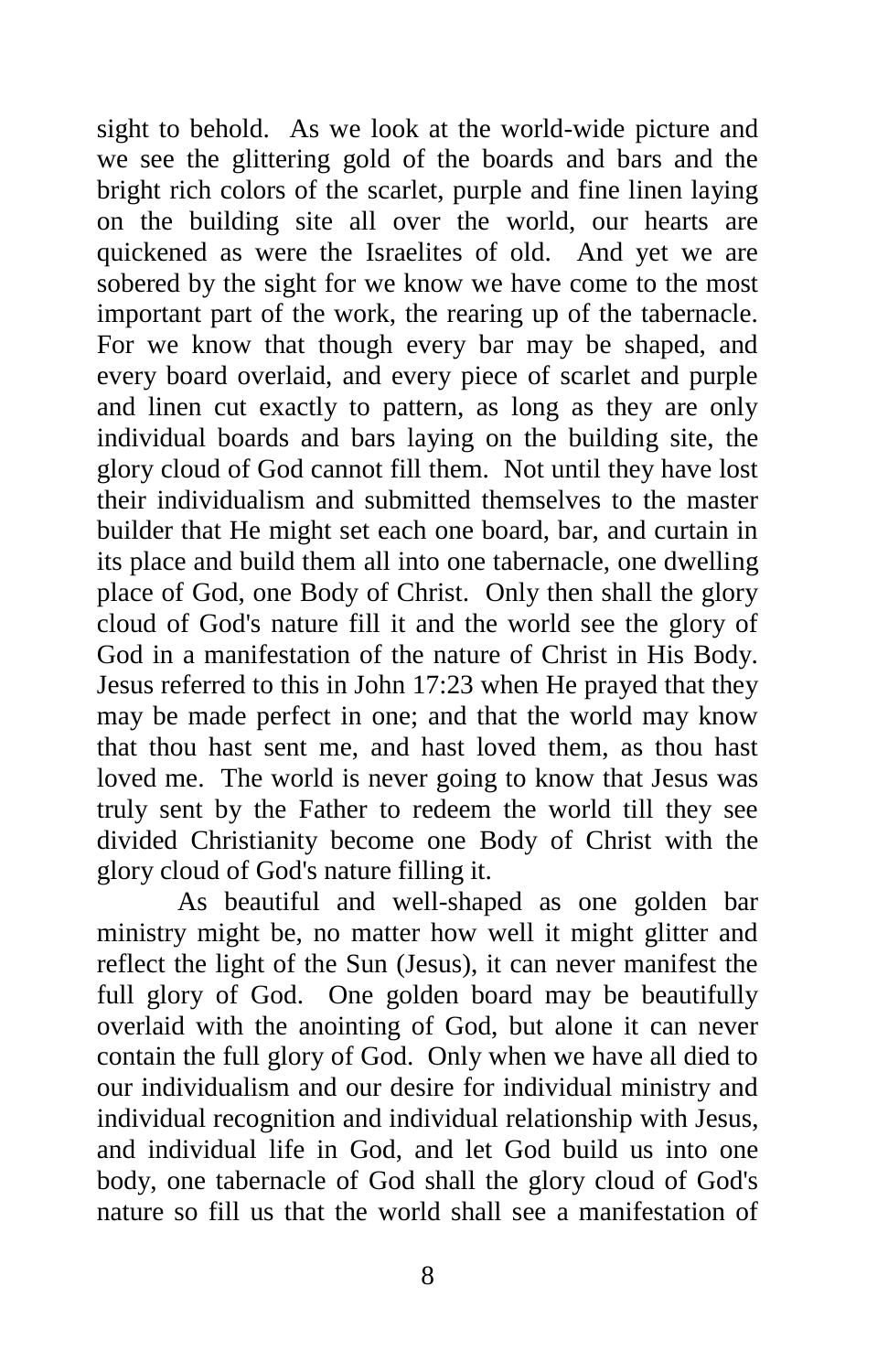Christ in His Body, that shall make them know that God sent Him into the world.

 We, like Israel, might swell with pride as we gaze on beautifully shaped golden bars, that is, ministries that are greatly anointed, and gifted, and can expound the word, prophesy beautifully, and pray down great miracles. We may look out at our various works and see the gold of God's anointing glittering everywhere, as the overlaid boards worship in the Spirit. But the tabernacle reared up presented a different sight than the individual materials laying on the building site. In order for there to be something for the glory cloud to fill, the boards had to be holding the bars up and the bars had to be holding the boards together. Board had to be joined to board. Board had to be joined to bar and bar had to be joined to board. Only then could there be a tabernacle that could contain God's glory.

 Even so, it must be with us. The Body must be holding up the ministry, and the ministry must be holding the members of the Body together. Member must be joined to member, and member to ministry, and ministry to member before there can be a dwelling place that can contain the glory of God's nature.

 Thus it was that in Exodus 40, Moses heard the voice of God commanding him that it was time to put the Tabernacle together. God said in Exodus 40:3, "And thou shalt put therein the ark of the testimony." It would be very easy for the devil to trick some into trying to set up the tabernacle without, putting the ark of the testimony in it. In order to understand this, one needs to know what the ark of the testimony is.

 This Old Testament Ark was made out of shittim wood. It was overlaid inside and outside with gold. It was given to the children of Israel by God when He gave them the Old Testament covenant through Moses. A covenant is a contract between two parties. When God made the Old Testament contract with Israel, He gave them the Ark as a sign of the contract to signify His presence in their midst.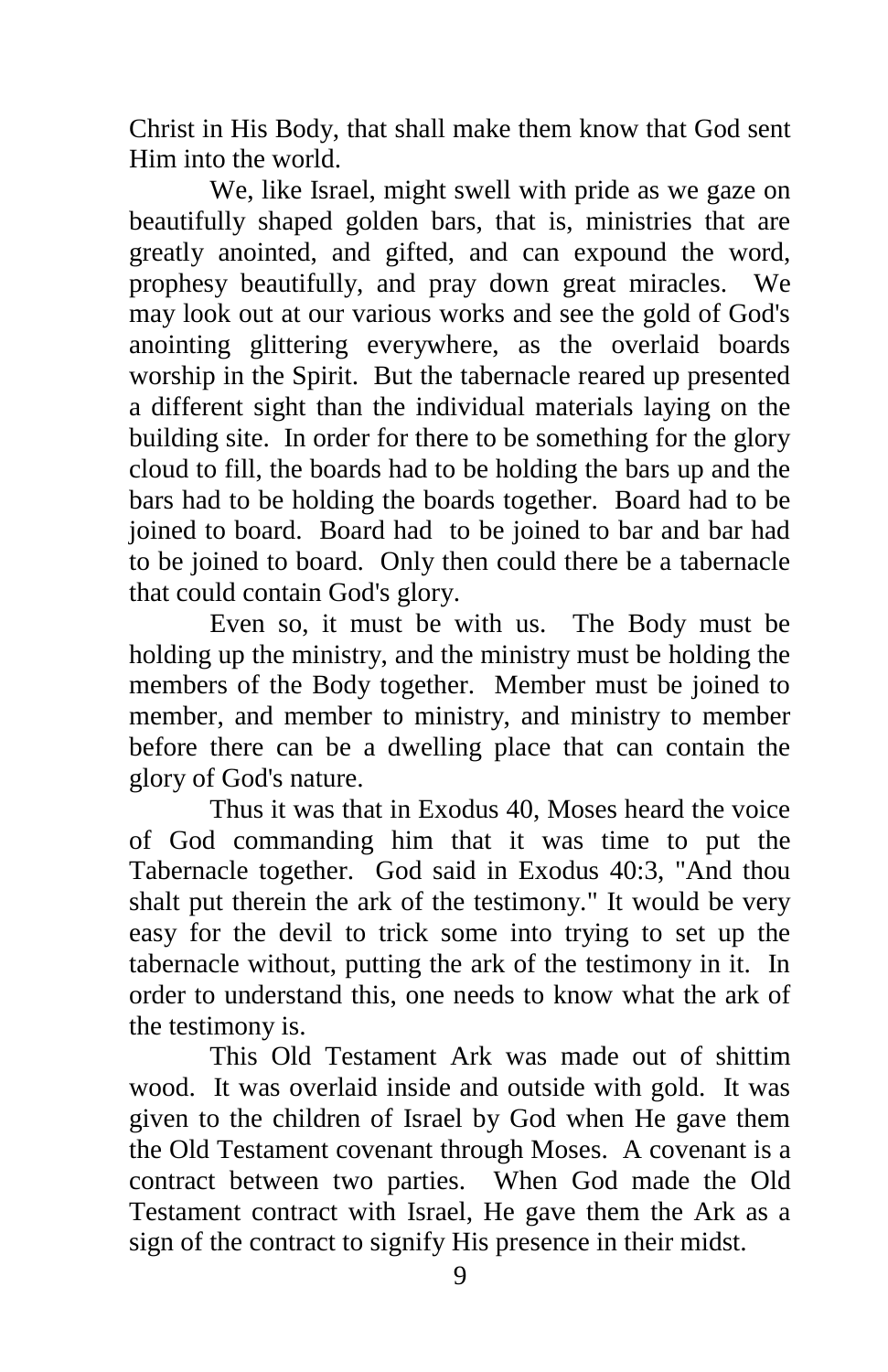As long as Israel had the Ark with them, God would keep His part of the contract and Israel would have the power and blessing of God and victory over their enemies. In the days of Saul when Israel lost the Ark, God no longer kept the contract, and their enemies the Philistines had power over them. This Old Testament Ark was only a type of the ark of the new covenant.

 Over 1900 years ago Jesus came from heaven and He brought us a new contract from God. When He did, He gave us a new ark to go with the new contract. Only the ark of the new covenant was not a wooden box. It was the Name of Jesus. Old Israel went forth carrying a wooden box, but when Jesus gave us the new covenant, He said, "You go forth in my name." In my name they shall speak in new tongues, in my name they shall cast out devils, in my name they shall lay hands on the sick and they shall recover. Whatsoever ye ask in my name believing, ye shall receive.

 It is clear that just as God signified to old Israel that He would keep His part of the contract only if they had the Ark with them, that in the new contract with God that we are under, He has only promised to keep His part of the contract and do what we ask when we ask In the Name of Jesus.

 When He said, "in my name," He did not mean the word J-E-S-U-S, unless we are standing in the nature of Jesus at the time we use it. For all the way through the scriptures when the term "name of God" or "name of Jesus" is used it is referring to their nature. For the name is only symbolic of the nature. The word J-E-S-U-S means Jehovah Saviour, which reveals the Saviour nature of Jesus. Unless we are standing in the nature of Jesus, in faith, in love, in truth and in all the attributes which make up His nature, our prayers will not be answered. We can tack the phrase "In the name of Jesus" on the end of our prayers all we want to, but it will not bring the answer.

 For those who might disagree with us on this, we challenge them to test it. Let them stand before a demon possessed person as we often have. If they are not standing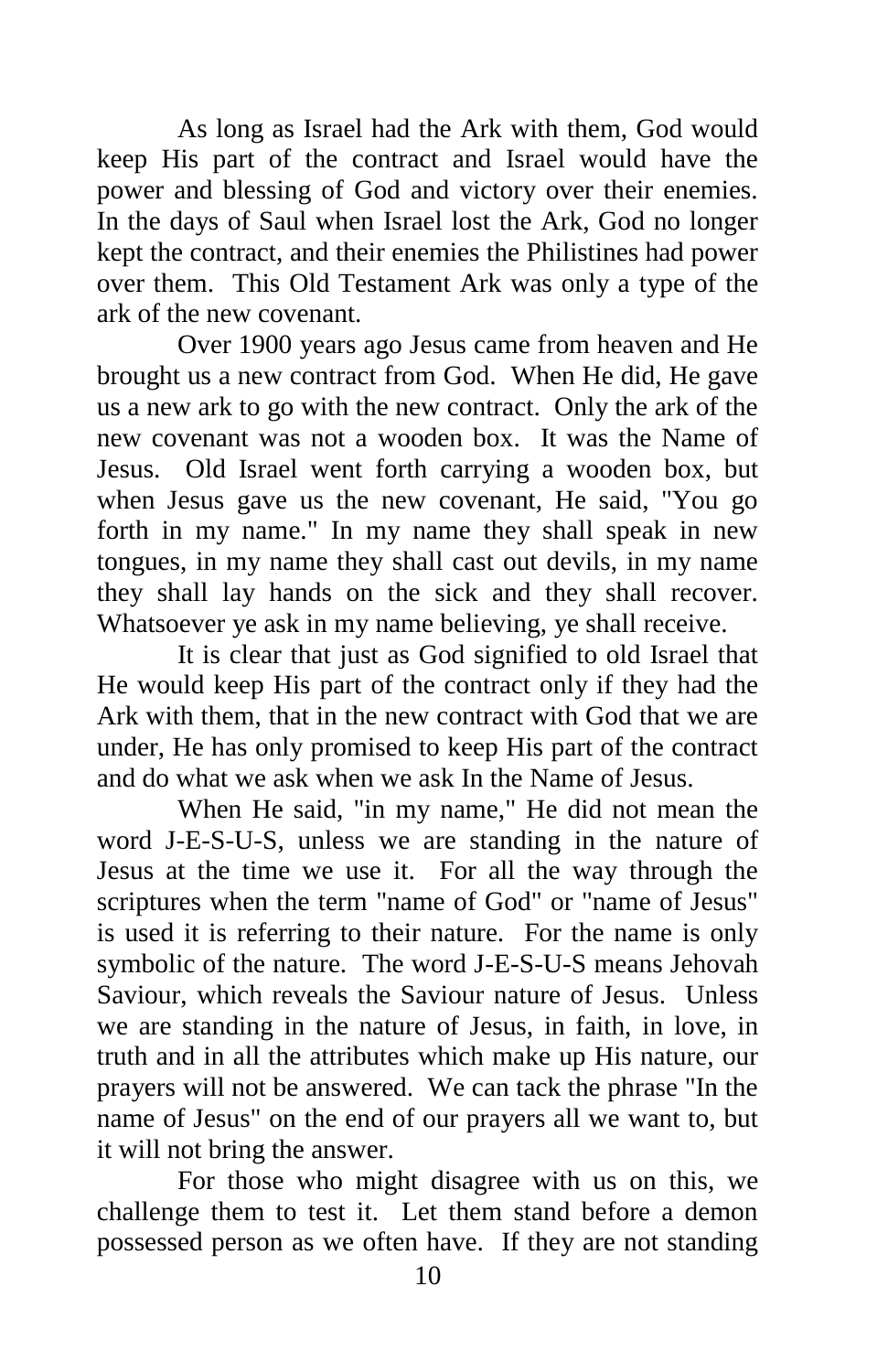in the nature of Jesus in faith, in love, in truth, in all those things which make up His nature, they can say, "In the name of Jesus" till they grow weak. The demons will only laugh at them. Not one will come out. They may do them as the demons in the book of Acts did the seven sons of Sceva who tried to use the name without being in the nature, because they had seen Paul use it successfully when he was in the nature.

So they said to the demons, "We adjure thee by Jesus whom Paul preacheth, come out of the man." The demon answered and said, "Jesus I know, and Paul I know; but who are ye?" They made the possessed man tear off their clothes and drive them out naked.

 Thousands of Christians pray, and they never get their prayers answered. This is because they think all they have to do is tack the phrase, "In the name of Jesus" on the end of their prayer and God is supposed to answer. Jesus did not say God would keep the contract if we say, "In the name of Jesus" when we pray. It is only if we are in His name (nature) when we ask.

 Most Christians make no effort to walk daily in His supernatural nature but walk in the natural nature of this world spending 90% of their time before the television. Yet they think God is supposed to keep the contract just because they say, "In the name of Jesus." Jesus did not say, "With my name they shall cast out devils and heal the sick." He said, "In my name" they shall do so. We see many preachers who spend most of their time walking after bigger salaries, bigger positions and the natural things and nature of this world and not walking in the nature of Jesus. Because they ascribe to the "full gospel," they try to heal the sick and cast out devils with the name of Jesus instead of in the name of Jesus. It cannot be done. This is simply because God has only bound Himself to keep the contract when we are in the nature of Jesus when we ask.

 Just as when old Israel accepted the first covenant God gave them, an Ark to carry with them, so when we come to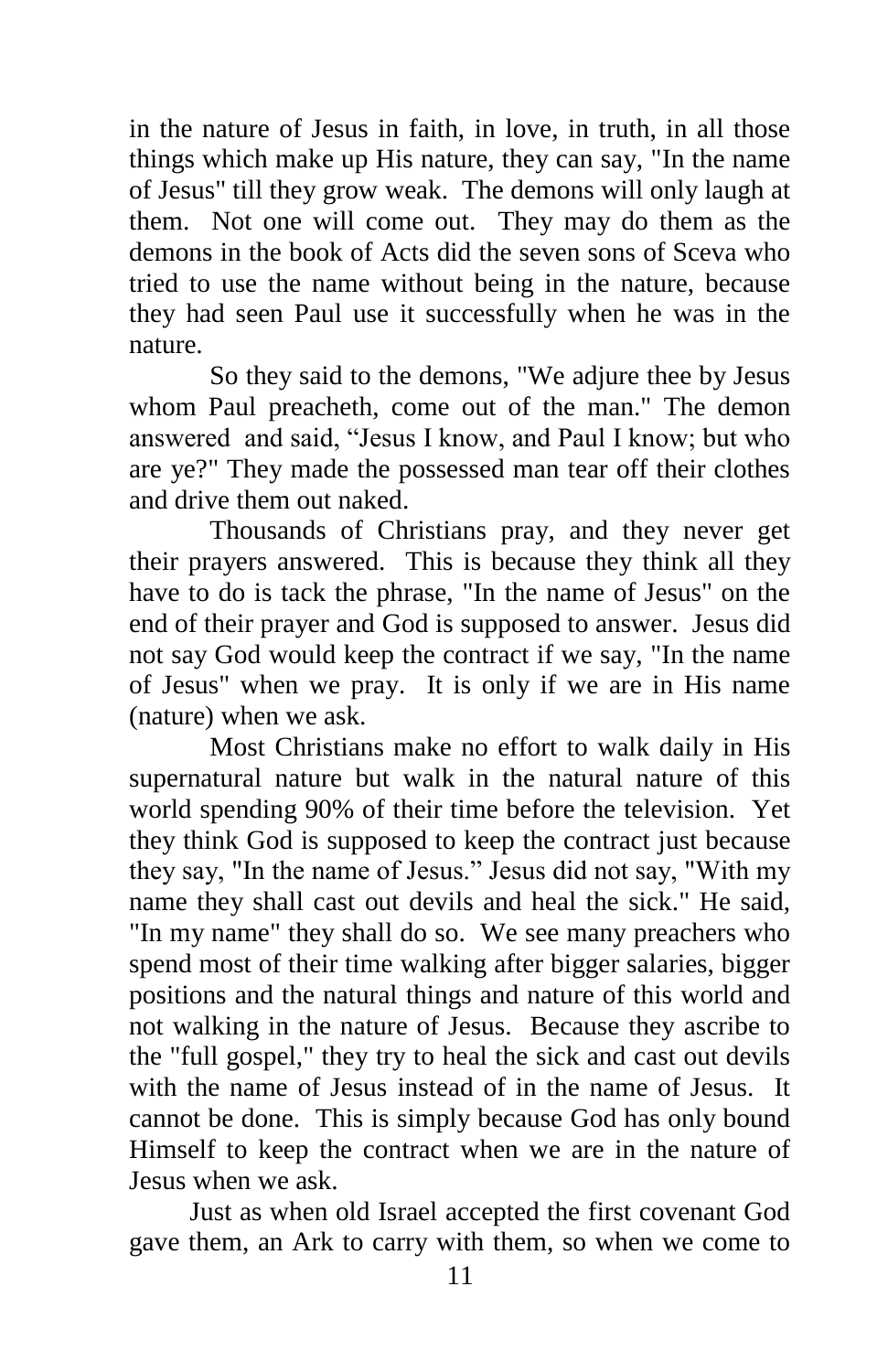Jesus and accept the second covenant, God gives us our ark to carry, not with us but in us. The ark of the new covenant is the nature of Jesus that is birthed in us in our new birth, at the time we come to Jesus and accept the new covenant.

 When that nature of Jesus that has been birthed in us has been brought to its highest state of perfection in us; to the measure of the stature of the fullness of Christ; then the ark of the new covenant will be in the Holy of Holies in the true temple of God, for we are the true temple of God. Old Israel carried their Ark with them on the outside, but we carry our ark in us, for it was birthed in us at the time of our new birth.

 Let us make this truth clear one more way. The old covenant Ark was made out of wood overlaid inside and outside with gold. In the symbolism of scripture, wood is symbolic of man. Gold is symbolic of the supernatural nature of God. Wood overlaid inside and outside with gold is man overlaid inside and outside with God. That is what God is doing with us in our new birth. He has taken man (wood) and birthed the nature of Christ in us which is the golden nature of God. When that nature of Christ has been brought to its highest state of perfection in us, we will be wood overlaid inside and outside with gold, or man overlaid inside and outside with God.

Now that we understand what the Ark of the Covenant is, we can understand why when God told Moses to rear up the Tabernacle He said, "And thou shalt put therein the ark of the testimony." We have seen men in the earth rear up organizations which claimed to be the dwelling place or tabernacle of God in the earth. We have seen them substitute natural flesh ministries such as the president of denominations, vice presidents, chairman of the board of directors, and educational directors for the five supernatural Spirit ministries: apostles, prophets, evangelists, pastors, and teachers. We have seen them substitute university and seminary degrees for the anointing of the Lord, and the carnal intellect for the mind of Christ. We have seen these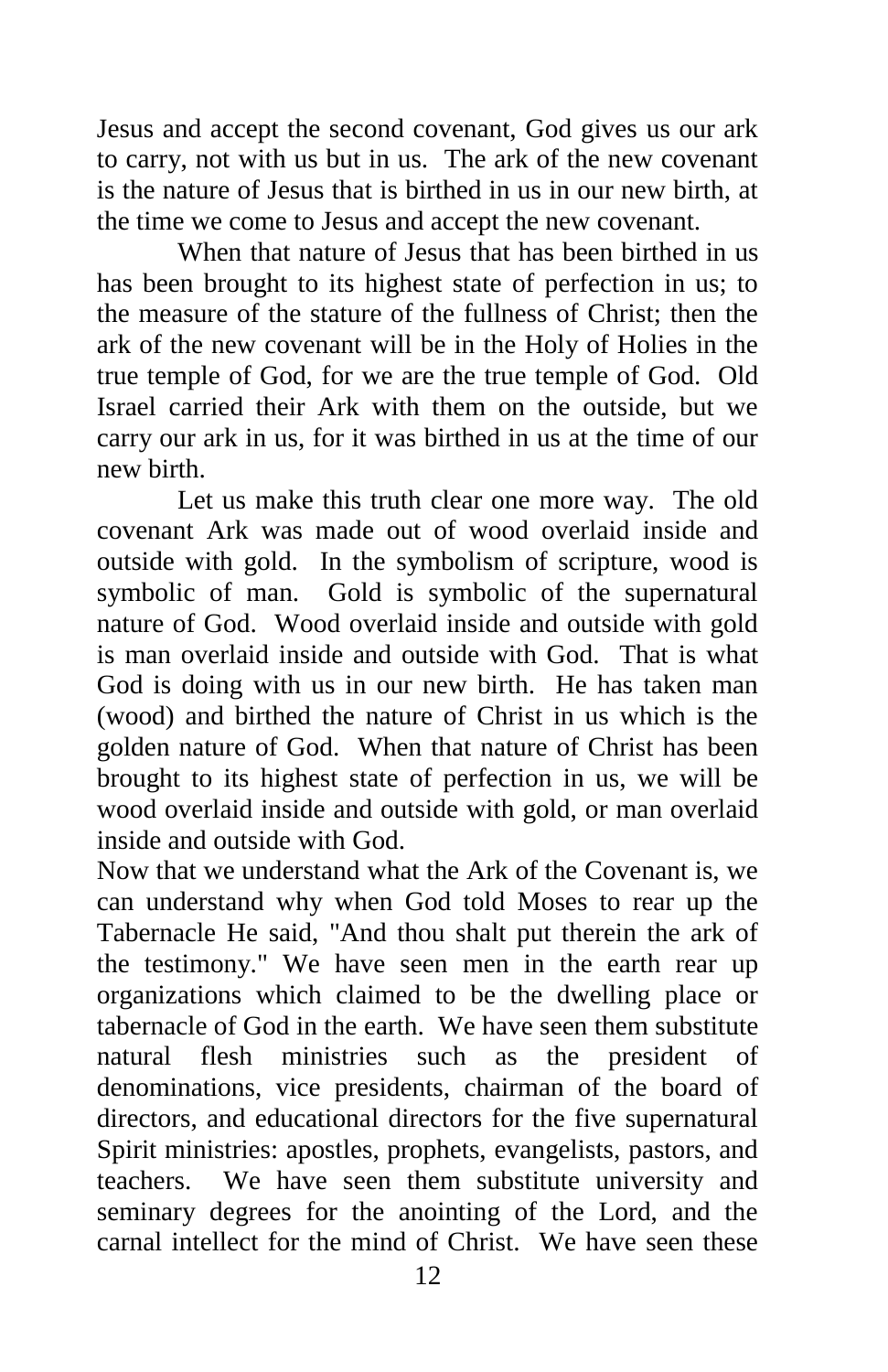tabernacles with the natural nature of man brought to its highest point in efficiency and perfection in them, but we have not seen the Ark of the Covenant, the supernatural nature of Christ which is the gold of God's supernatural nature in them.

 We even see some who purport to be restoring Divine Order to the Body of Christ going in and too quickly setting a congregation in order by appointing this one to be elder, and that one prophet or teacher, instead of just preaching the truth and waiting for the Spirit of Christ to bring forth these ministries and allowing Him to set His own Body in order so that it will manifest His supernatural nature instead of us doing it for Him, and building another tabernacle with appointed apostles, prophets, elders, and teachers who have been naturally set in these offices and not supernaturally brought forth by the Spirit. Thus we would again see another tabernacle with boards and bars in place but without the ark, the supernatural nature of Christ manifest in it.

Nay, as we rear up the tabernacle today, let us set the ark of the testimony therein. It is so very easy, as first century Christianity did, to lose the anointing and slip back to doing things in the natural nature instead of the supernatural. Substitute flesh ministries for Spirit ministries; man's works for Christ's works; man's nature for Christ's nature. In short, it would be a tabernacle with every board and bar in place but with the ark of the testimony, the overlaying gold of Christ's nature, still on the outside.

 Exodus 40:3 "And cover the ark with the veil." When the Ark was to be placed in the Holy of Holies in the Tabernacle, it was to be covered or hidden from the eyes of man by the veil that covered the entrance to the Holiest of All. To look upon this Ark uncovered would bring instant death. Even when the Tabernacle was to be dismantled and carried forward on their journey, Aaron the High Priest, would come and stand before the entrance to the Holy of Holies. Then they would take down the covering veil and walk forward with the veil held in front of them until they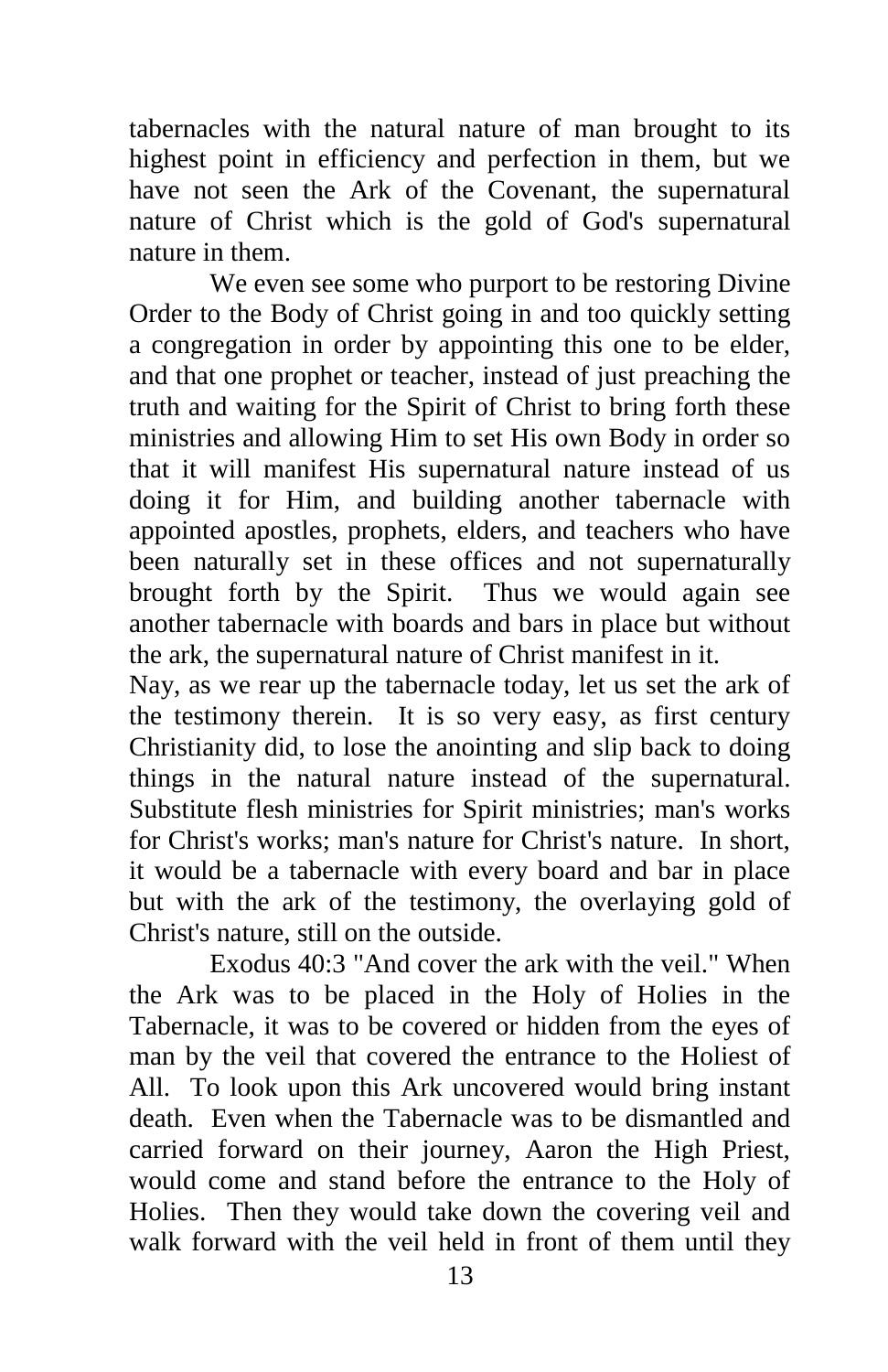had covered the Ark with it, lest they accidentally look upon the Ark uncovered and die.

 No one dared look upon this Ark uncovered except the High Priest. He could only do so once in the end of the year, on Israel's Day of Atonement, when He went into the Holy of Holies to sprinkle the blood on the Mercy Seat.

 The reason for all this is because the Ark uncovered represents the Christ nature that has been birthed into you, with all its potentials and powers that are in it, fully uncovered and released when we come to the end of God's day of atonement and the end of God's redemptive plan in Christ.

 The Ark covered over with the veil represents the nature of Christ in you, which is still veiled over or covered. It has potentials and powers in it that you have never seen manifest or uncovered and that you have never been able to release. We long to see that nature of Christ in us fully uncovered and unveiled so that the world and we might see Christ shining forth in us in all His glory and power. And God is going to fully unveil that Christ nature in us so that in the end of His day of atonement the world shall see Christ manifest in us, His Body. When that ark, that Christ nature, is fully uncovered by God, this corruptible is going to put on incorruptible and mortality is going to put on immortality, and we are going to be changed. The world will no longer see our natural man but the glorified likeness of Christ.

But the High Priest was only allowed to look on the Ark uncovered once in the end of the year. To uncover it any other time would mean death. Only after every other order of service had been fulfilled, at every other piece of furniture in the Tabernacle, could the High Priest part the veil and go into the Holiest of All with the people on his shoulders, in the twelve stones that had their names in them, and look upon the Ark uncovered. You can be sure that each year on the day of atonement when the High Priest stood before the veil preparing to go in that he carefully checked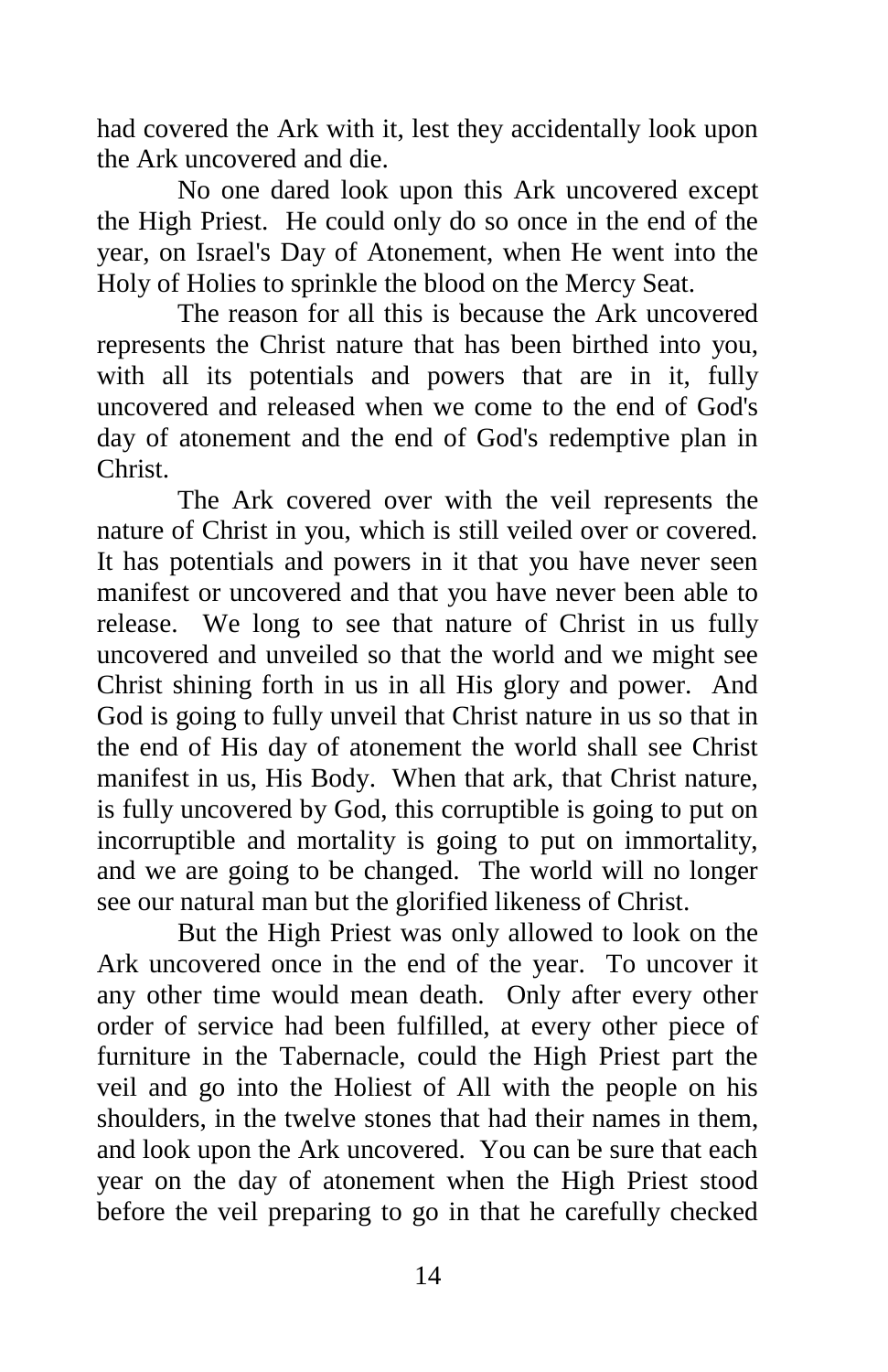his memory to be sure he had fulfilled every other order of service, at every other piece of furniture.

 The names of the twelve tribes of Israel were engraved on the twelve stones on his shoulders signifying he was carrying the people into the presence of God. God has a divine order that had to be fulfilled at every other piece of furniture leading up to the Holy of Holies, before the people were ready for the High Priest to carry them into the presence of God, fully uncovered and shining forth from the Mercy Seat on top of the Ark of the Covenant. If the High Priest had carried them in before every other order of service had been fulfilled, the people outside the tabernacle that were represented by the twelve stones would have died as soon as he stepped through the veil.

 Even so, God has a divine order in which Christ, our High Priest, is going to uncover the ark, the nature of Christ in us and let us look upon the full glory of God in Christ in one another. He is going to uncover that nature in us, with all its power and glory according to His divine order plan as He fulfills the order of service in us, at each piece of furniture in the tabernacle. First at the Altar of Burnt Offering where the Lamb suffers judgment for us; at the Brazen Laver where we wash our feet or start cleansing up our walk; at the Table of Shewbread where we eat the hidden manna of God's Word; at the Candlestick where the gifts of the Spirit and Spirit ministries are brought forth in us; at the Golden Altar of Incense where our flesh is consumed in the purifying fires of tribulation and testing and our life and prayers, mount up as a sweet incense in the nostrils of God.

Through this divine order being fulfilled in us step by step, we will then be ready for that once in the end of the year, or in the end of God's redemptive plan in Christ, where we will be prepared so that we can look upon the full glory of God shining out in the nature of Christ, fully uncovered in one another.

 To see that nature of Christ in us, which is the ark fully uncovered shining out in the glorified uncorruptible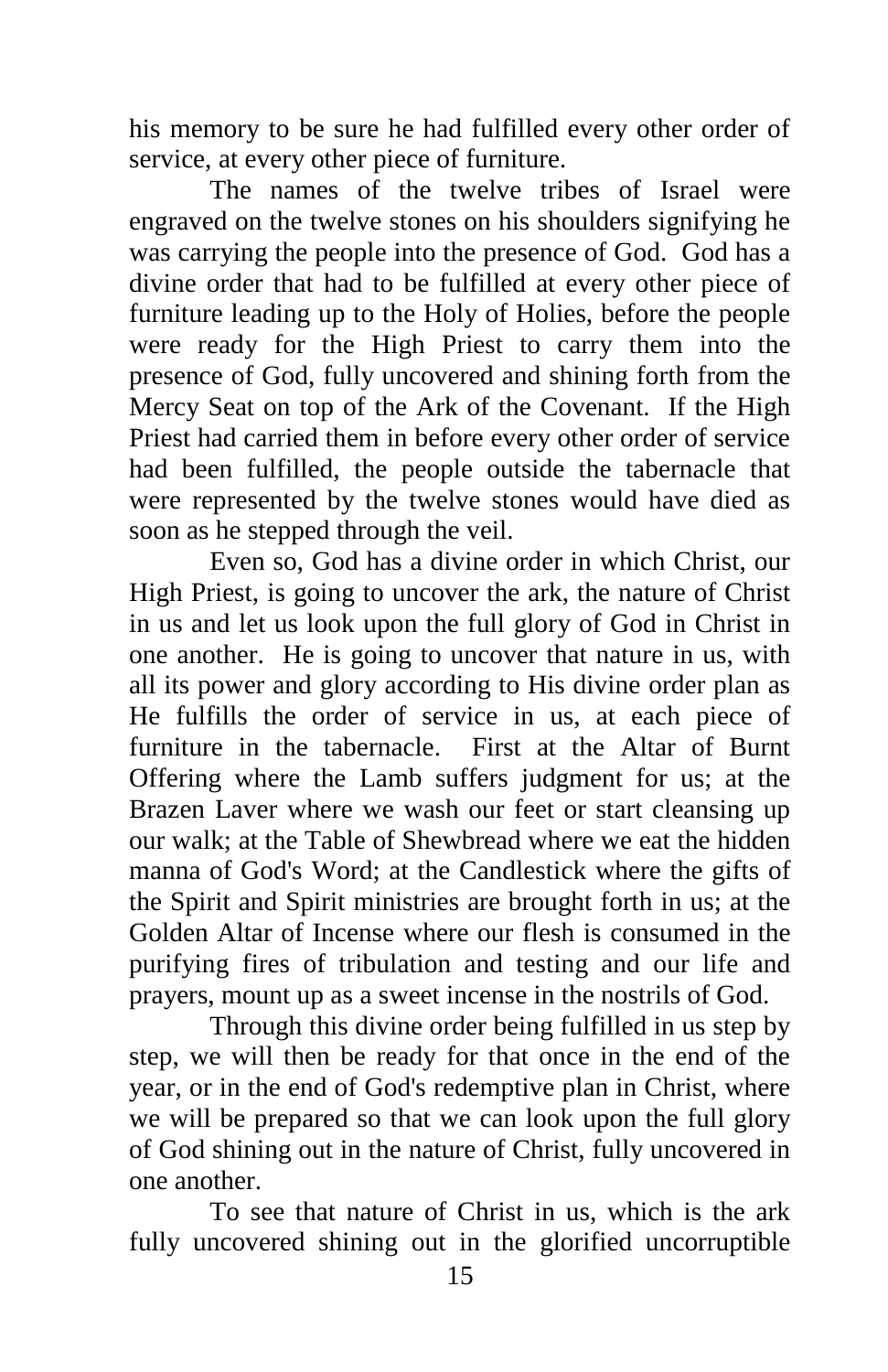state, would be more than we could bear to look upon, if it were uncovered before we had gone through every other order of service, at every other piece of furniture to prepare us. It would minister death to us and not life. For to see His glorified Holiness, His purity, His power uncovered in our brother before we were ready, would so reveal our unholiness and impurity it would cause us to turn away and go back into the death of this world to get away from it.

 Therefore, the ark, the nature of Christ in us, must not be fully uncovered in us and manifested until God has brought us step by step in His divine order plan to that once in the end of the year when we have been prepared. In Christ, our High Priest, we shall stand before the veil that covers the entrance into the Holiest of All. Then as Paul said, the last trump shall sound, and we shall be changed. In a twinkling of an eye we shall be beyond the veil. Corruptible shall put on incorruptible and mortality shall put on immortality and we shall be changed into His glorified likeness. Then shall we see the ark fully uncovered and the glory of God shining forth, but in one another, and we shall not die.

 If anyone tries to uncover that ark and look on it before the time, it will minister death to them and not life. There have been ministers who have tried to run ahead of God in uncovering the nature of Christ in us, and manifest powers and gifts that were not God unveiling and manifesting the nature of Christ in them in His order. They have come under the power of other spirits and ministered death to themselves and to others.

 The ark uncovered is us having overcome death. But the revelation as to how we shall overcome death is not going to be given till every other order of service has been fulfilled in us, and we come to that once in the end of the year when the High Priest, Christ, is ready to take us all beyond the veil. There have been over-zealous ministers who have run ahead of the Lord and brought forth big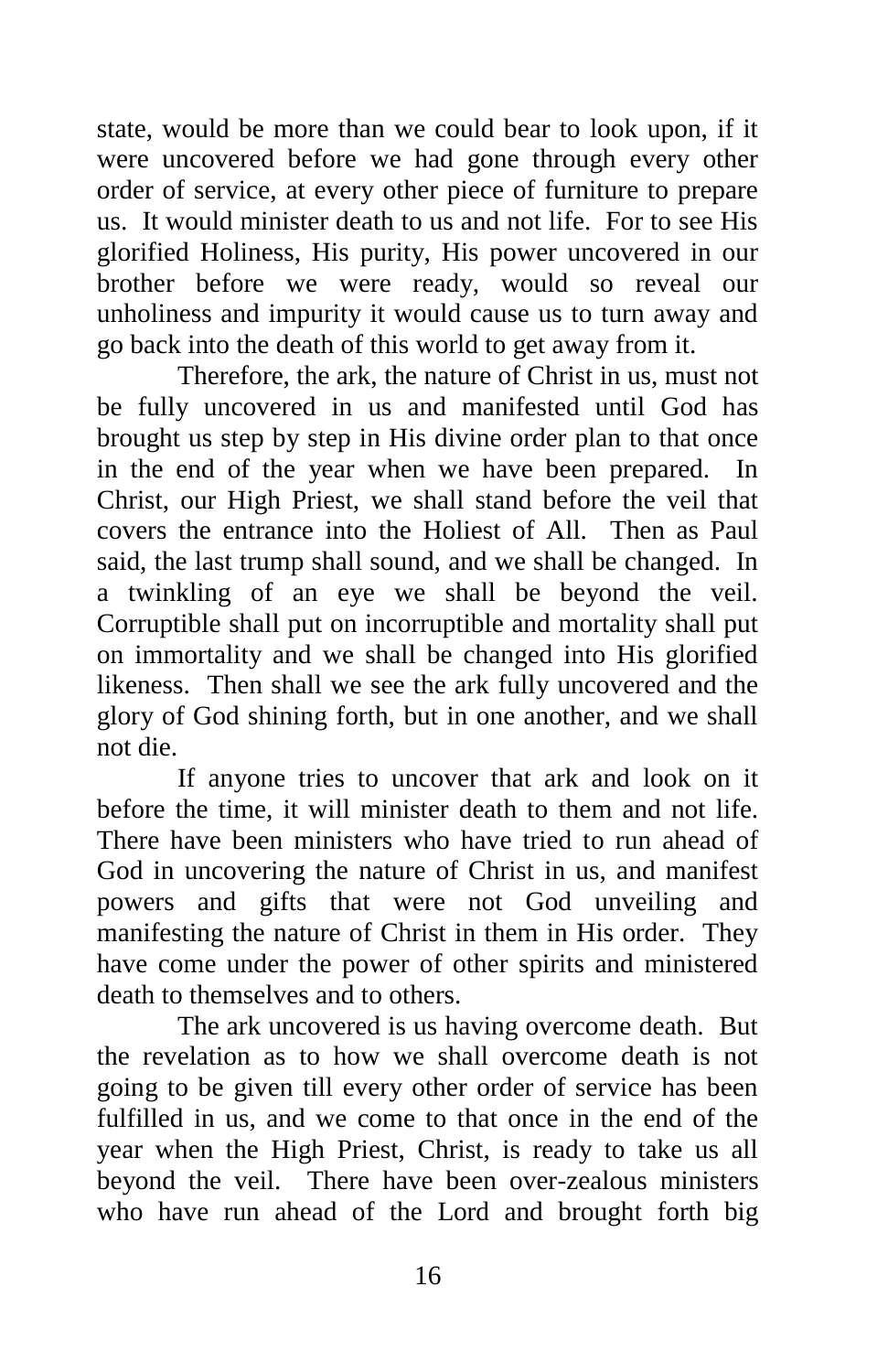revelations of how we could overcome physical death and have ministered death and not life to God's people.

 That revelation shall be the last trump that shall sound when our High Priest, Christ, has fulfilled every other order of service, at every other piece of furniture. But until that time let us let the ark remain covered over with the veil until God uncovers it His way.

 Exodus 40:4 "And thou shalt bring in the table, and set in order the things that are to be set in order upon it."

 The Table of Shewbread in the Holy Place with its twelve loaves of bread could not be seen from outside the Tabernacle, neither from the Outer Court, neither by the Outer Court priestly ministry. It could only be seen from inside the Holy Place by Aaron and his four sons who are a type of the five-fold supernatural Spirit ministry; apostles, prophets, evangelists, pastors, and teachers.

 This Table of Shewbread was a type of the hidden manna of God's Word. The Spirit of the Word, the hidden truths that shall never be found in anyone's seminary, college, or Bible School, is that deep hidden manna that comes only by revelation of the Spirit of God to those who have received the Baptism of the Holy Spirit and no longer minister only the letter of the word. The letter of the word can only be understood by the carnal intellect, but the Spirit of the Word has been brought forth in that Spirit ministry of which Aaron the High Priest's sons were a type.

 In the divine order of service in the Tabernacle, hundreds of priests could minister in the Outer Court, but only Aaron, the High Priest, and his four sons could minister in the Holy Place. Aaron's sons, however, were not the ministers of the Holy Place, only Aaron the High Priest was. His sons only had access to minister there by virtue of having come out of his loins and being figuratively in him. Aaron the High Priest alone was the minister there, but he ministered through his sons.

 This is to signify that in the Outer Court of the church today all Christians and ministers who, by virtue of their new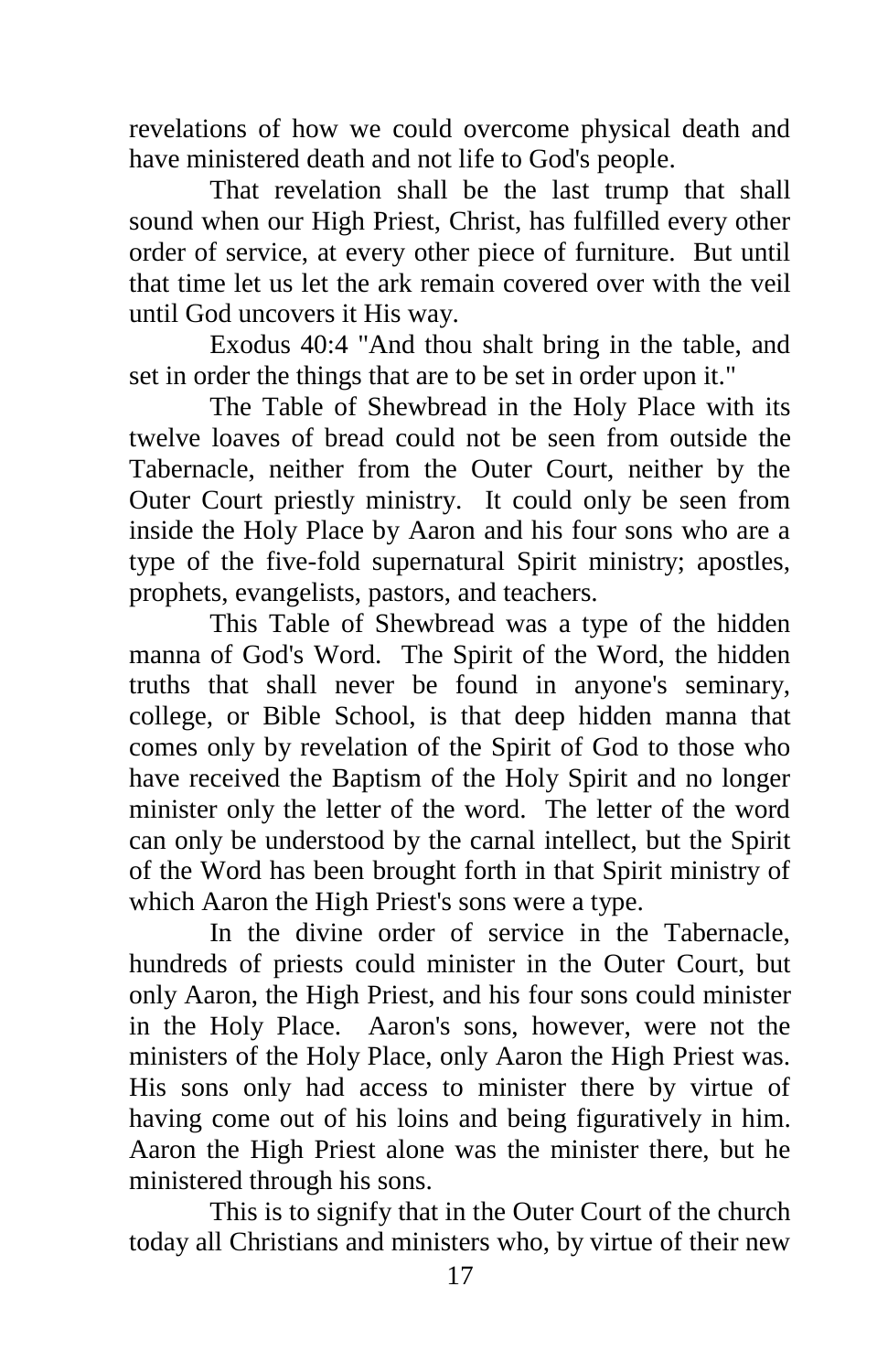birth, have been made priests, can minister in the Outer Court helping people offer their Lamb Jesus, for salvation as the priests of old did. But only those who have received the Baptism of the Spirit and can get so fully in the Spirit, or in the anointing that it is the Spirit of Christ, the High Priest,

ministering through them in the five-fold supernatural Spirit ministry, who are qualified to minister the hidden manna of God's word in the Holy Place. For even they are not the ministers of this Holy Place, only Christ, the High Priest, Himself, can minister these hidden supernatural things. We have access only to minister here by virtue of our Baptism of the Holy Spirit, which enables us to get completely out of the natural and so fully in the Spirit that it is the Spirit of Christ, the High Priest, ministering through us as Aaron ministered through his sons. Therefore, we who have received the Baptism of the Holy Spirit, and entered into the Holy Place, it is our calling to minister not the letter of the word, but the hidden manna, the Spirit of God's Word.

 It is a sad thing that we see many ministries who in their particular church work are trying to rear up the tabernacle without putting the Table of Shewbread in its place. They have received the Baptism of the Spirit and led their people into the Holy Place. Yet they are still ministering the same old letter of the word that they ministered in the Outer Court instead of the Spirit of the Word. We who are the Spirit ministry of this Holy Place are not called to serve God's people the same old letter-of-theword bread we preached in the Outer Court.

 Out there where the Brazen Altar was, on which the Lamb was slain in judgment for men's sins, and the Brazen Laver where flesh was washed, it was right for us to preach just the letter truth that Christ died as the Lamb on the Brazen Altar and that He rose and is coming again. It was right for us to preach the letter laws about this is sin, and that is sin, to help them start washing away the sins of the flesh at the Brazen Laver. But you did not find Aaron's sons in the Holy Place killing lambs or washing flesh. It was their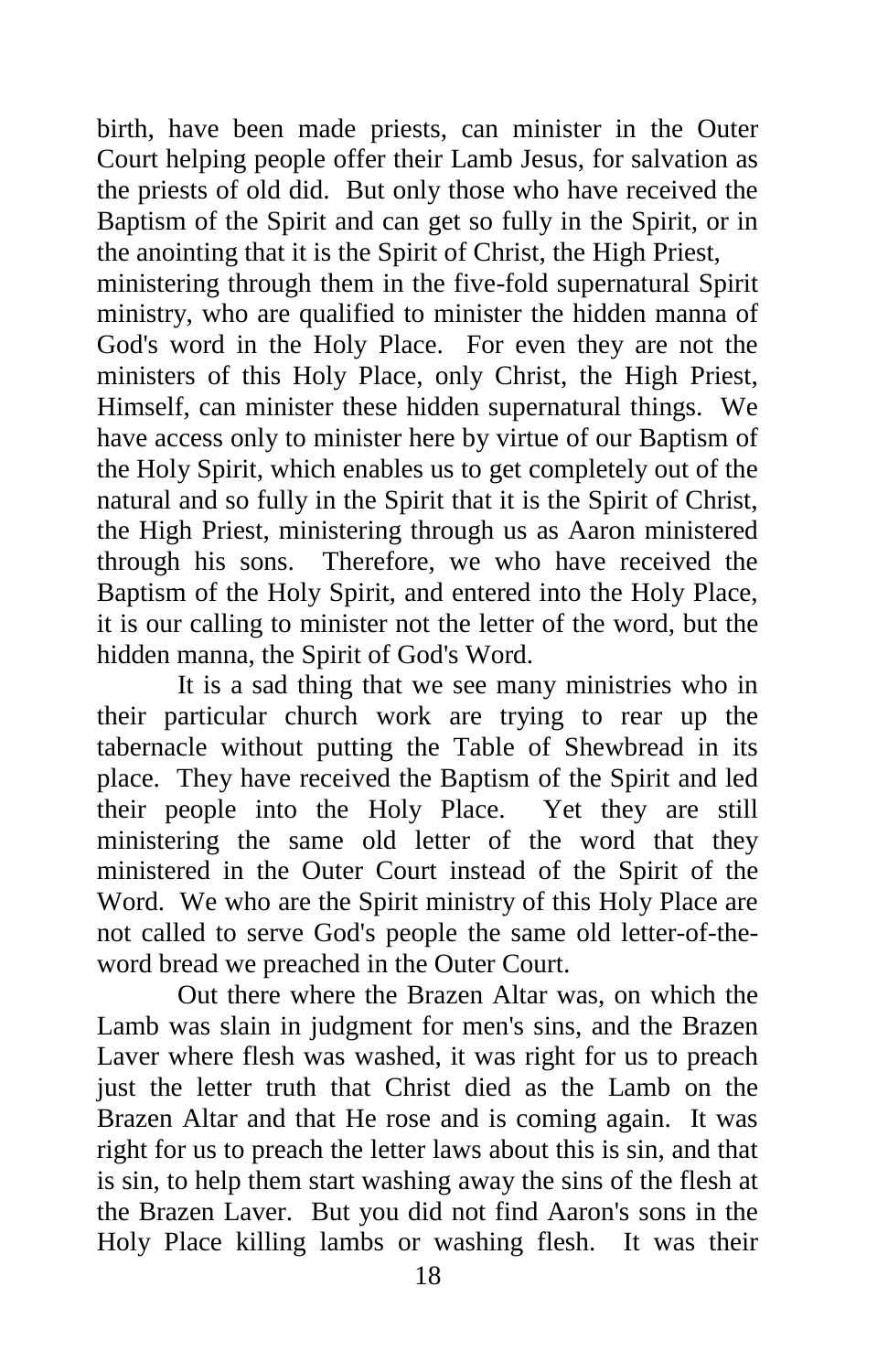ministry to prepare shewbread for the table every week and light candles.

 Even so it is the calling of those who have received the Baptism of the Holy Spirit and entered into the Holy Place not to go on just preaching the letter truths of the Outer Court Christ the Lamb was slain for sins and is coming again. But to get down on their knees and wait for the Spirit of Christ to bring forth in them the Spirit of the word, the hidden manna, the mystery of Christ in you the hope of glory and how He is coming again, coming again first in a full manifestation of His perfection in His Body before any literal appearing.

 Some are still preaching the same old letter doctrines of a pretribulation rapture and only a literal appearing, that were handed down to them in their seminaries and Bible schools, that they got from Dr. Schofields notes and from others who never even had the Baptism of the Holy Spirit. Some are preaching letter of the word instead of getting on their knees and letting Christ Himself give them the invisible bread for God's people.

 The bread on the Table of Hidden Manna was changed every week by the Spirit ministry, the sons of Aaron in the Holy Place. They did not leave the same old bread there week after week until it got stale.

 Even so the revelation of the mystery of Christ is not just five first-principle doctrines that are all the church teaches today; repentance and faith, baptisms, laying on of hands, resurrection and eternal judgment. Nay, the revelation of the mystery of Christ is a progressive unfolding of the Christ nature in us which is our hope of glory, line upon line, precept upon precept. Therefore, we who minister at the Table of Shewbread in the inner sanctuary are called to stay on our knees waiting on the Lord for that fresh bread we can put on that table when the previous bread has been established in the hearts and lives of God's people.

 Peter wrote in one of His epistles, "I pray that ye may be established in the present truth." There is a present truth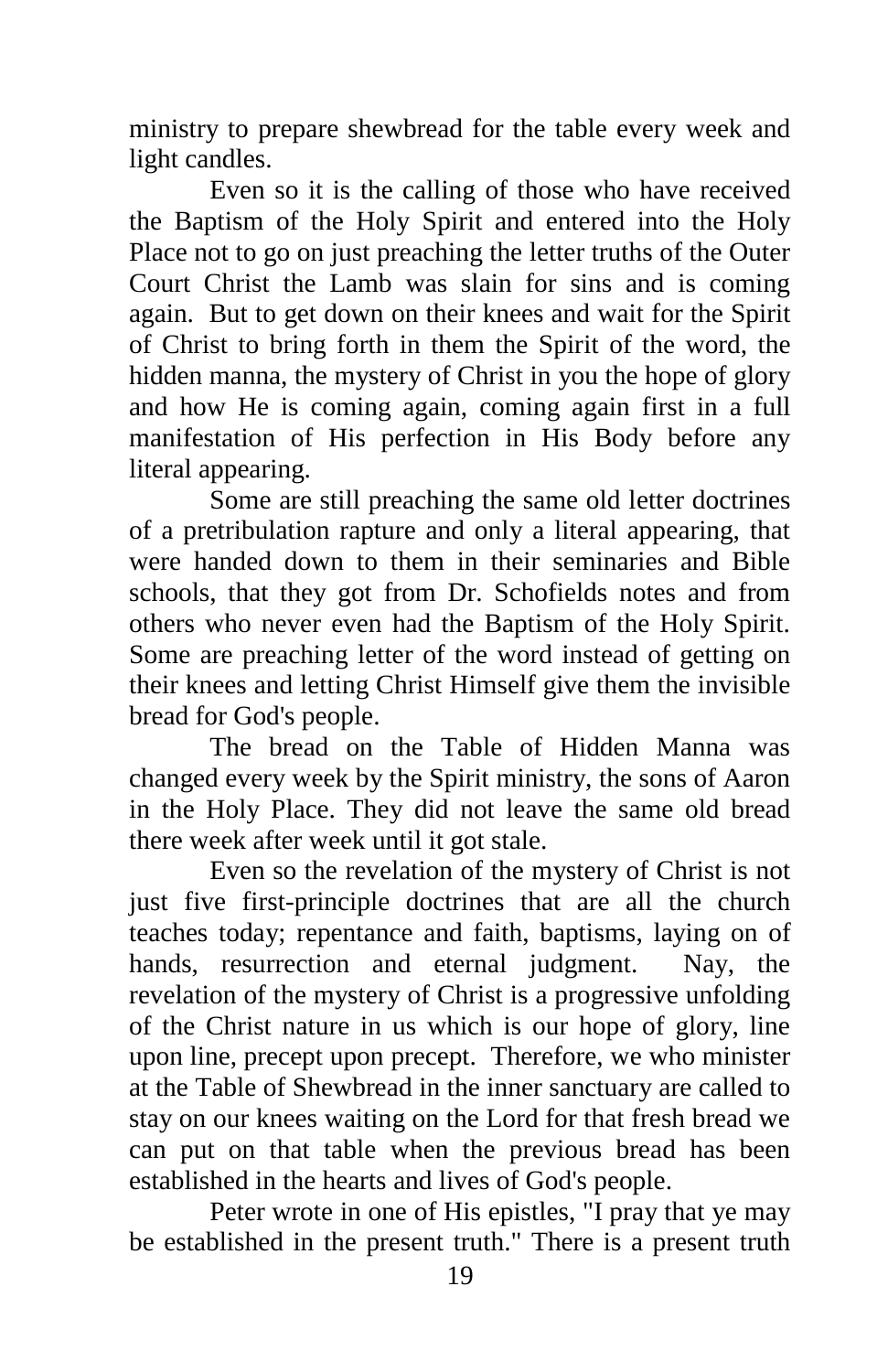that the Spirit is bringing forth at each hour of His dealing with His people. When they are established in that truth, then when He can find yielded ministry, He will put fresh bread on the table.

 The tabernacle of God shall never be raised up by those who preach only the Outer Court letter of the Word. For the Outer Court with its Brazen Altar of Judgment where the lamb was sacrificed and its Brazen Laver, where flesh began to be washed was not scripturally the tabernacle of God. It was only the court one went through to get into the tabernacle.

 The Tabernacle of God consisted of boards overlaid with gold; hidden spiritual bread which could not even be seen from the Outer Court; and supernatural light from a candlestick which also could not be seen from the Outer Court.

Even so, we cannot be built into the tabernacle of God with the Outer Court letter of the word doctrines, of the death of the Lamb, Christ, at the Brazen Altar for our sins, and the letter truths which begin to clean up the sins of the flesh, as wonderful as they are for those who are just coming in out of the world. It is but the court one goes through to get to the Holy Place where we, the boards, can through the Baptism of the Holy Spirit, be overlaid with the gold of God's anointing. Christ coming forth in His Body, His tabernacle hidden supernatural manna, the Spirit of the word and supernatural candlestick light and power coming forth in us, the five Spirit ministries and nine Spirit gifts.

 Therefore, let no one think they can rear up the tabernacle of God without setting the Table of Shewbread in its place. Let the elders not get so busy holding meetings and leading people into the Holy Place through the Baptism of the Holy Spirit, or counseling people over the lunch table that they forget to wait before God for the fresh shewbread that must go on the table to replace the previous bread.

 Exodus 40:4: "And set in order the things that are to be set in order upon it." Not only was the Table of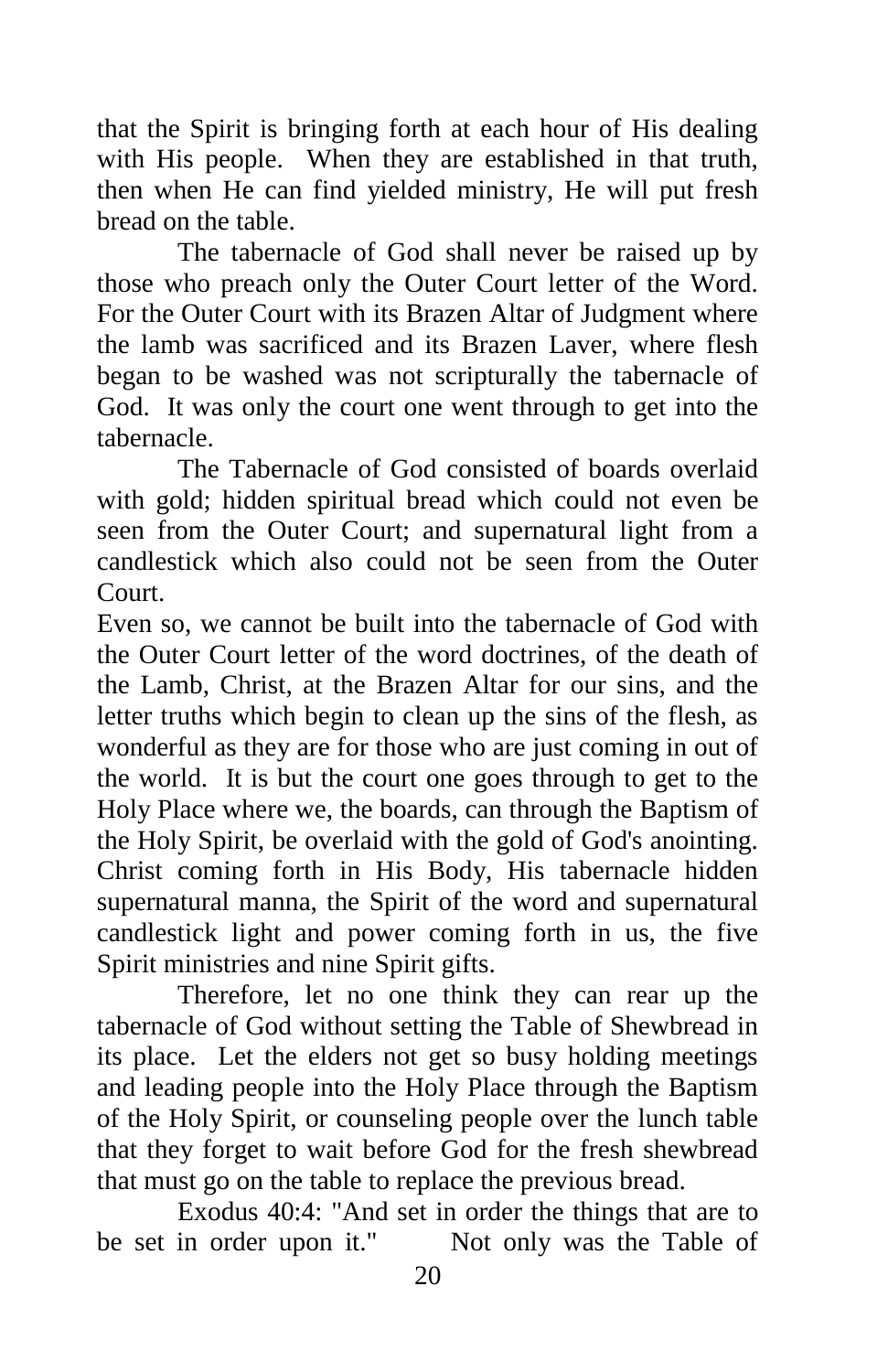Shewbread to be set up and the bread set on it, but it was to be set on it in order. Aaron's sons did not bring the bread they prepared and dump in on the Table in disarray. They set it in order. Each loaf was carefully stacked upon the other.

 Even so, for those of us who minister the hidden bread of God's word, it is not our calling to just toss out a lot of disconnected truths before God's people to thrill them, as true as they may be. We must lay line upon line and precept upon precept, the truths that shall step by step lead them into their promised land and grow them up into Christ.

 This is why in our end-time conventions the ministry of the word is not programmed beforehand. All the ministry waits to see who the Head will move through. No one moves unless they are sure they have the next line from the Spirit to add to what the Spirit has already brought forth. When one does not so yield to the Spirit, he may rise up with a truth that has thrilled and fed him in his personal life, but is way out beyond the place the Spirit is moving the whole convention or body. Another younger ministry may move out of order with a truth that is wonderful to him at his level of growth, but far below the level the Spirit has brought the whole convention to, and the minds of God's people are seesawed way out and way back. A convention could pass away and the Spirit of God not be allowed to take His people forward in truth.

 Ministries often come into a local assembly from afar and do not have the wisdom to wait and see where and what the Spirit is moving that local body in. Because the divine order pulpit is open, they mount the pulpit and minister something that may be thrilling to them, but far from where the Spirit has been moving in that local body. Then they wonder why their ministry does not bless and edify the people. If they were wise in the Spirit, they would wait to discern where the Spirit has brought that people, and what He is moving them in. Then if he had a line that could take them another step forward, add it. If not be still and let ministry that are hearing from the Spirit put the bread on the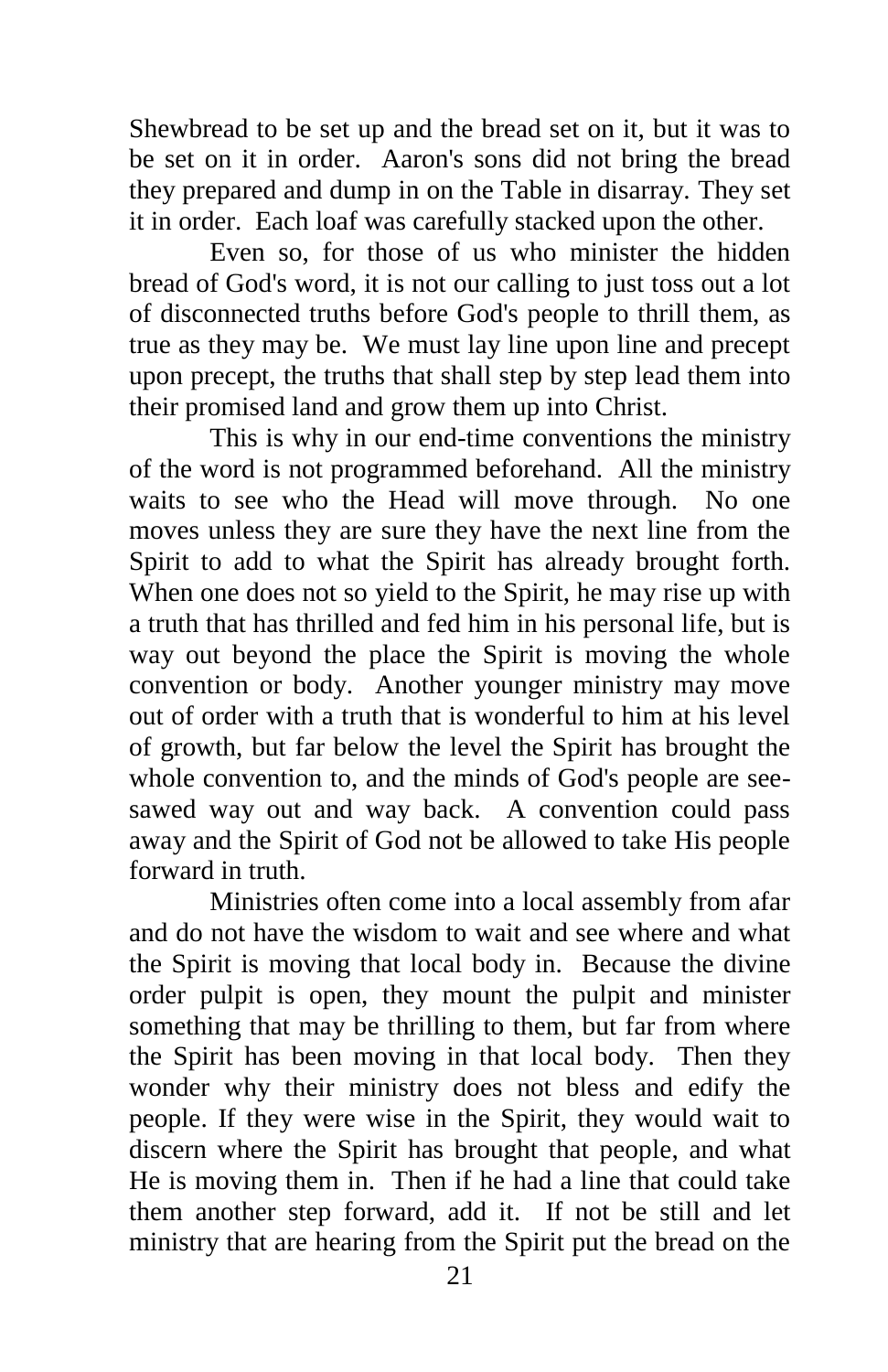Table, that the Shewbread might be put on the Table in order as God commanded Moses.

 Exodus 40:4,"And thou shalt bring in the candlestick, and light the lamps thereof." What a heavy calling this lays upon those who are ministering end-time truth today. For this Candlestick with its seven lamps shining was a type of all the seven-fold supernatural light and power of Jesus Christ, shining out through His many membered Body through five supernatural Spirit ministries and nine supernatural Spirit gifts.

 Six is the number of man in the numerology of God, but seven is the number of Christ. The center branch on the Candlestick was a type of Jesus. The six branches coming out of it typify His body all together making seven, the number of Christ with all His supernatural light and power.

 As we rear up the tabernacle of God in this last hour we must bring in the Candlestick and light the lamps thereof. For the light that lights our way on into the Holy of Holies, and the fulfillment of God's plan, must be the supernatural light of the Candlestick shining out through five supernatural Spirit ministries and nine supernatural Spirit gifts.

 The light in which the priestly ministry of the Outer Court fulfilled their ministry was the natural light of the natural sun, because the Outer Court had no top on it; no covering over it. But the light in which the ministry in the Holy Place fulfilled their ministry was strictly the supernatural light of the Candlestick. Therefore, there must be no naturalism in this Holy Place.

It is well and good for the preachers of the Outer Court ministry to fulfill their ministry of winning souls with natural gifts, seminary degrees, robed choirs, million dollar buildings and plush covered pews, all those natural light attractions. They are dealing with people coming out of the world of flesh and God condescends to use those things to attract them to the Word of God. They must use that natural light for just as the Outer Court had no covering over it, they have not received the Baptism of the Holy Spirit and come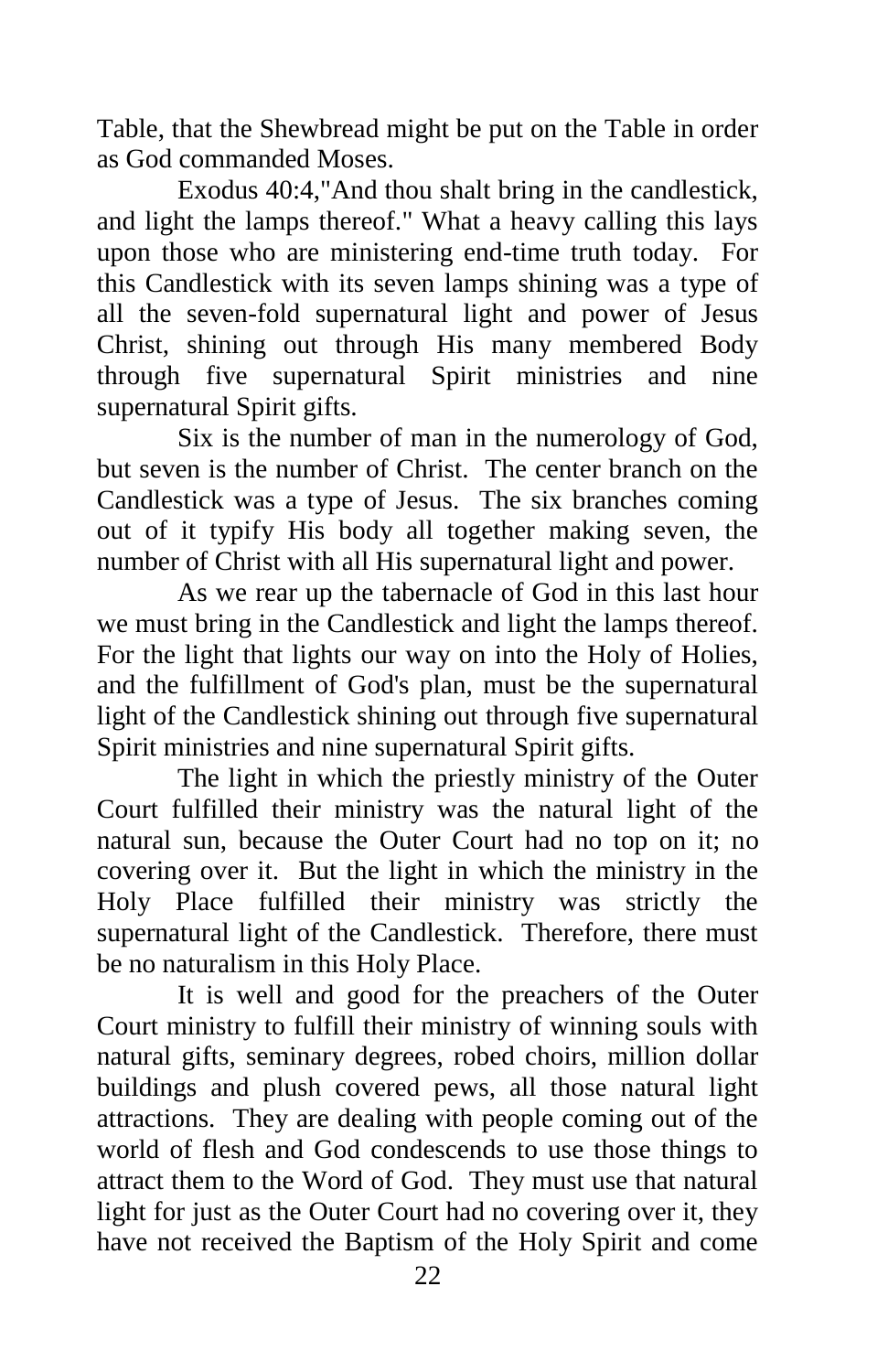under the covering of the anointing and the full Headship of Jesus. But robed choirs, academic degrees, expensive buildings and plush pews and all other naturalism has no place in the Tabernacle Holy Place. In here it is not flesh appealing to flesh, but the Spirit appealing to Spirit, deep calling to deep, the supernatural light of the Candlestick crying out to the supernatural nature of Christ, that has been birthed in us that it might shine forth from us in all its glory.

 What a sad thing it is to see so many so-called Pentecostal churches and Pentecostal ministers who have received the Baptism of the Holy Spirit, and entered into this Holy Place trying to fulfill their ministries in the natural light of the Outer Court. They have restored the robed choirs, music ministers, educational directors, expensive building and seminaries. Because they would not pay the price in dedication and prayer to bring forth the five supernatural Spirit ministries, and nine Spirit gifts, they have substituted fancy music programs and plush covered pews to attract more members for the supernatural life of Christ shining out through the Spirit gifts and ministries in His whole Body.

 Half of the people in the Pentecostal churches today do not even have the Baptism of the Holy Spirit. One goes into their worship services and might think they were back in the Outer Court Baptist Church, for there is no difference in the form and liturgy. They are trying to build the tabernacle of God without a Candlestick, like the Baptist, Methodist, and all other Outer Court churches. Their rejoicing is in their numbers and place of recognition in the world and not in the supernatural life of Christ shining forth from the Candlestick. If Jesus through one of His ministry were to rebuke an unclean spirit and cast him out of someone in one of their services, as He did in the service of the synagogue in Mark 1:23-26, and the spirit were to tear that person and disrupt the service, that ministry would never be invited back again. It is not that there are not many unclean spirits in their midst that need rebuking and casting out.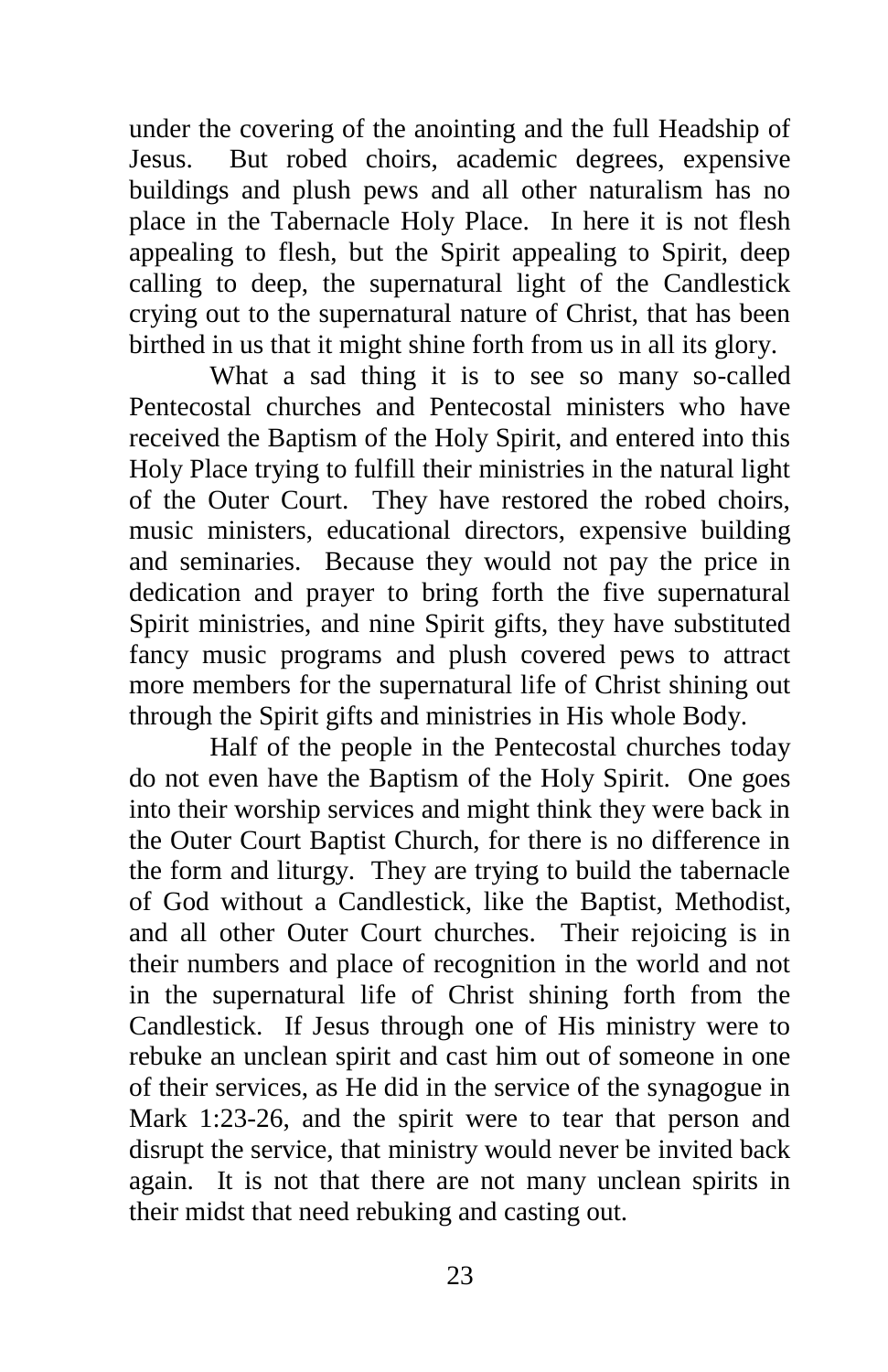These things are not said to criticize them for we know that in the eyes of the Father they are yet precious, but only to plead with all men everywhere to see the futility of trying to rear up the tabernacle of God without a Candlestick.

 Therefore, let that new generation ministry that God is raising up out of those from the denominations who have received the Baptism of the Holy Spirit in the last few years, and entered into this Holy Place be warned. Do not make the mistake Pentecost made. Do not try to rear up the temple of God without bringing in the Candlestick and lighting the lamps.

 It is very easy to be tricked by the devil into spending all one's time teaching great deep end-time truths and holding meetings or perhaps building buildings and starting Bible Schools, and neglecting that prayer and consecration which is the channel through which the oil flows, to light the lamps and bring forth the Spirit ministries and Spirit gifts. Then we too would have to start substituting music programs and academic degrees, plush pews and church suppers, to keep the show going instead of living, pulsing, supernatural life of Christ Shining out through Spirit ministries and Spirit gifts.

 We have learned through experience that great meetings and great crowds are not the life of Christ being made manifest. Our rejoicing is not in numbers but in the strength of Christ coming forth in us, through eating hidden manna, and the supernatural light and power of the Candlestick, which is the very life of Christ manifest, shinning forth out of us. So as we rear up the tabernacles let us not fail to bring in the Candlestick and light the lamps thereof.

 Exodus 40:5: "And thou shalt set the altar of gold for the incense before the ark of the testimony."

 The Golden Altar of incense stood just before the veil which covered the entrance to the Holy of Holies. Here the High Priest daily placed incense, a material substance, and burned it until it was no longer a material substance but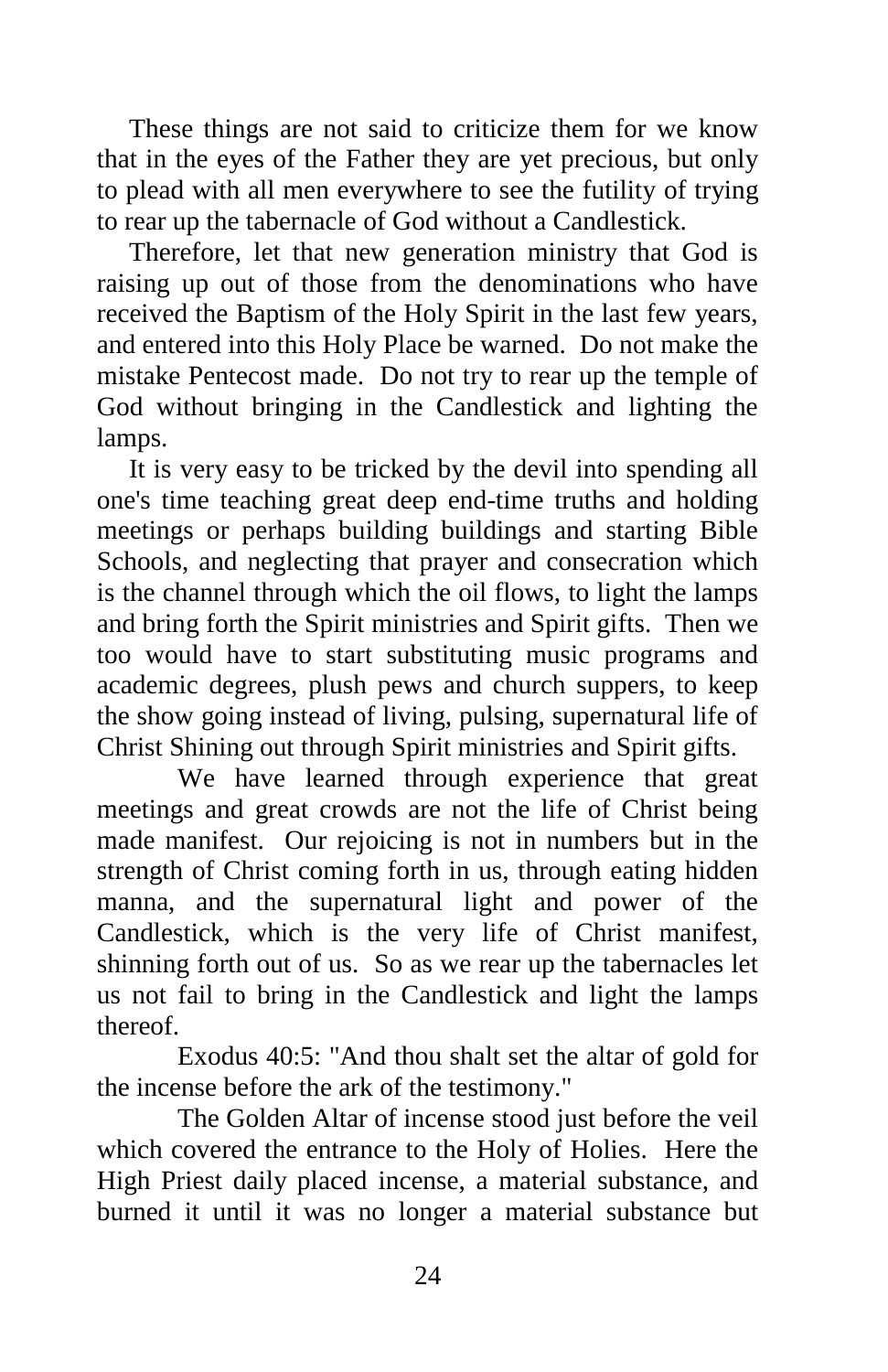spiritual odors, which wafted into the Holy of Holies into the presence of God.

 This Altar of Incense was a type of the altar God is bringing us to in these last days. We must lay ourselves down in full surrender to God and let Him take us through the purifying fires of the great tribulation that is soon coming on the earth. Just as the incense was burned up till it was no longer material but spiritual, so God will burn out of us all the dross, all the flesh, till we are no longer a fleshly material man, but a spiritual son of God ready to go on into the Holy of Holies.

 Long ago John the Baptist came and said, "There cometh one after me who shall baptize you in the Holy Ghost and fire." Our Pentecostal brethren thought the Baptism of Fire was the stomp and holler and zeal they got when they were baptized in the Holy Spirit. For years they have said, "I have got the Baptism of the Holy Ghost and Fire." But the Baptism of Fire is not received at the time we receive the Baptism of the Holy Spirit. Neither is it an experience that can be given by the laying on of hands.

 The Baptism of the Holy Spirit is given to us so that we can eat hidden manna at the Table of Shewbread, grow strong in Christ, and have the light and power of the Candlestick to give us strength and power to go through the Baptism of Fire, the great tribulation fire. This is the day of fire Paul speaks of in I Corinthians 3 which shall try every Christian's works to see if they are gold (the nature of God) silver (the redemptive work of Christ), or precious stones (supernatural gifts of the Spirit), or whether they are wood, hay, or stubble.

 In God's great redemptive plan there are two cleansing agents revealed. They are water and fire. Water is often used as a symbol for the Word in the Scripture. But water as a cleansing agent can only clean the outside of wood. It can never get to the ingrained dirt that is down in the grain. Only fire can do this. Even so until we get to the Golden Altar of Incense, the preaching of the water of the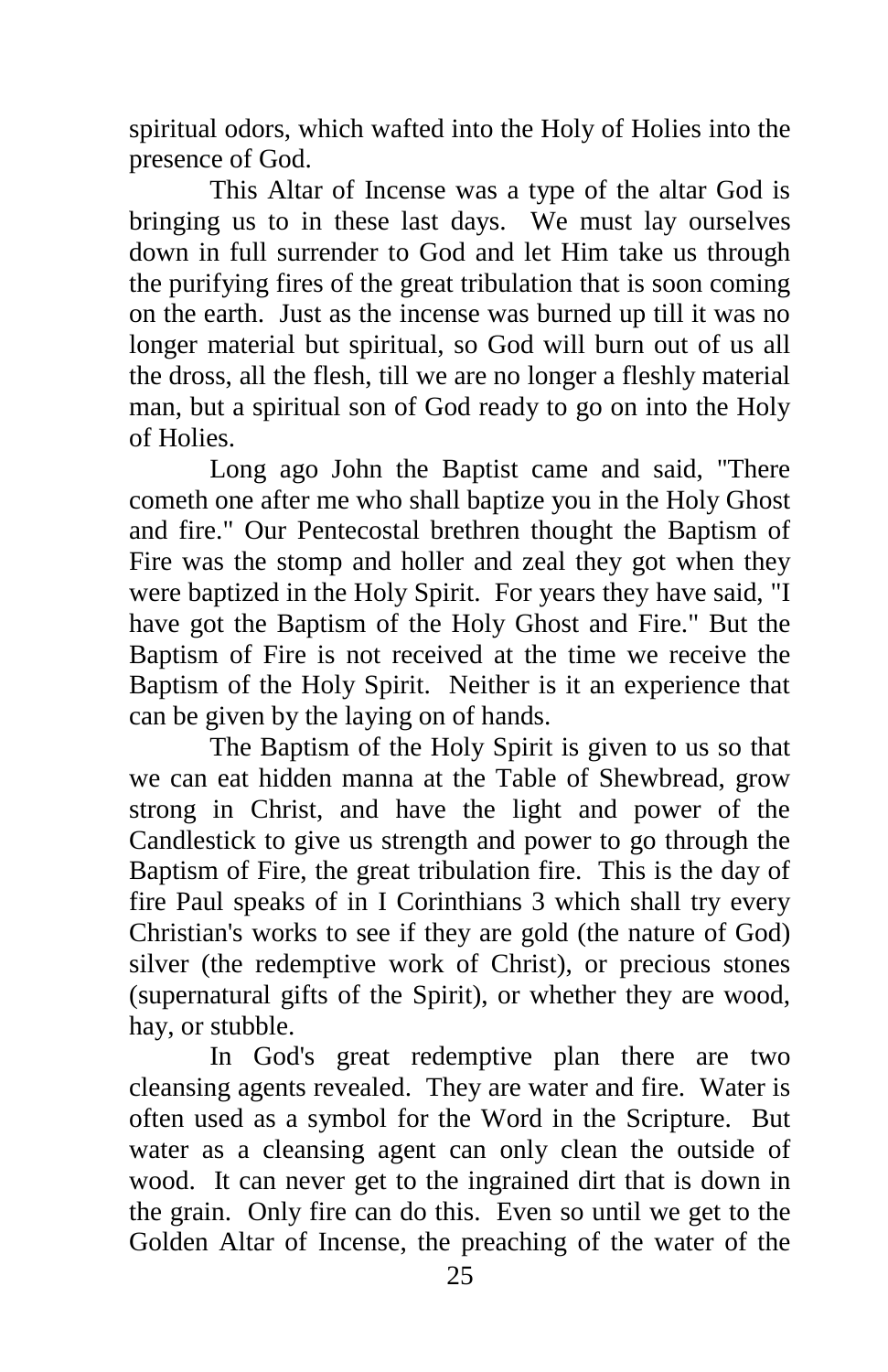word can help clean up the sins of the flesh. But only the fire gets to the dirt that is ingrained in our fallen nature.

 The Bible makes it very clear that nothing gets to God except through the fire. Israel had seven feasts in their religious year. In each feast they offered many offering, but every offering had to be an offering made by fire. Everything sent to God had to go through fire and for a good reason: because His name is Holy. His Holiness is so far above any concept we have that only that which has been completely purified through the fire can get to Him. Even Jesus had to go back to God through the fire. In Genesis we are told that when man was cast out of the garden, lest he enter back in, in his fallen state, God put an angle at the entrance of the garden with a flaming sword which turned every which way. Of course, there is no angel with a literal flaming sword anywhere. But God is speaking symbolically to us the great truth that no one is going to get back into the place in God that man had before the fall, except he go through the fire that shall purge out of him all the dross that is in his nature because of the fall. In order that he may be able to dwell in the presence of Him whose name is Holy.

 It would be very easy to rear up the tabernacle and leave out the Gold Altar of Incense, to place in this tabernacle the Brazen Altar of Judgment, the Brazen Laver of washing, the Table of Shewbread, the Candlestick, and stop short at the Altar of Incense. That is to preach and have fulfilled in our lives the truth of the Brazen Altar, the death of the Lamb, Christ, for sin, the Brazen laver truth that we should wash away the sins of the flesh, even the Table of Shewbread where we receive the hidden manna of the word, and the Candlestick, where gifts of the Spirit come forth, for all these things represent the life and power of Christ coming forth in us.

 But when we come to the Golden Altar and see that these other provisions for the life and power of Christ coming forth in us, are only to give us His life and strength to lay ourselves down on the Altar and go through the fires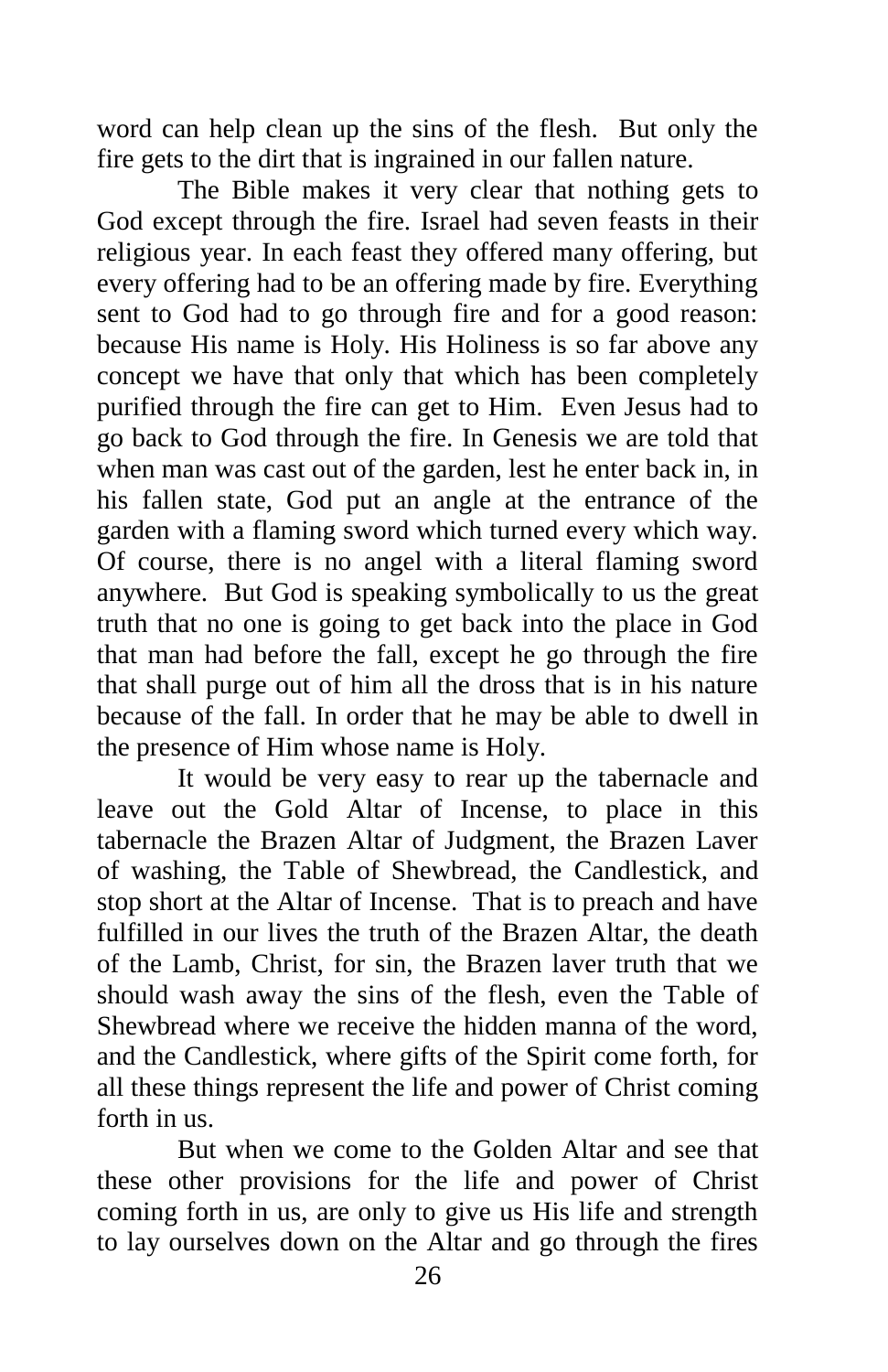of tribulation that shall burn out the last of our dross and the fear that grips men's hearts. They would like to stop here and continue preaching and rejoicing in their gifts of the Spirit and these deep revelations.

 But let it be known that no sweet odors wafted into the nostrils of God from the Brazen Altar of Judgment, only the stench of burning flesh. Through spiritual gifts of the Candlestick and deep hidden manna are a blessing to us, God's blessing comes only from the sweet odors that rise up from the Altar of Incense which typify a life that has been purified through the fire, the very glorified life of Christ Himself coming forth in us and ascending up, before Him as a sweet savor.

 Some read in Revelation 8:3-4 that "the smoke of the incense which came with the prayers of the saints, ascended up before God." They feel that the sweet odors from this Altar only typify prayer. We must remember that the sweet odors come only from incense that had been burned up in the fire. Therefore, it typifies prayers of saints truly, but prayers of saints that have been through the fire and had all their dross burned out so that they an praying in the pure faith, love, and life of Christ Himself, which is the only life that is a sweet savor in the nostrils of Him whose Name (nature) is Pure, Perfect, and Holy.

 The incense had to be beaten by the High Priest in order that it might burn easily before it was placed on the Altar. It is not easy for us who are the ministry to let Christ, the High Priest, work through us to minister the hard word that is needed to break up and soften His saints so that they willingly yield themselves to the burning that the pure Christ-life might go on into the Holiest of All as a sweet savor unto God.

 All over the world we see everything seemingly going wrong and falling apart for those who are His in this hour. Businesses and jobs that they were worshipping and depending on instead of Him fall apart. Their bank accounts and earthly possessions which were their security instead of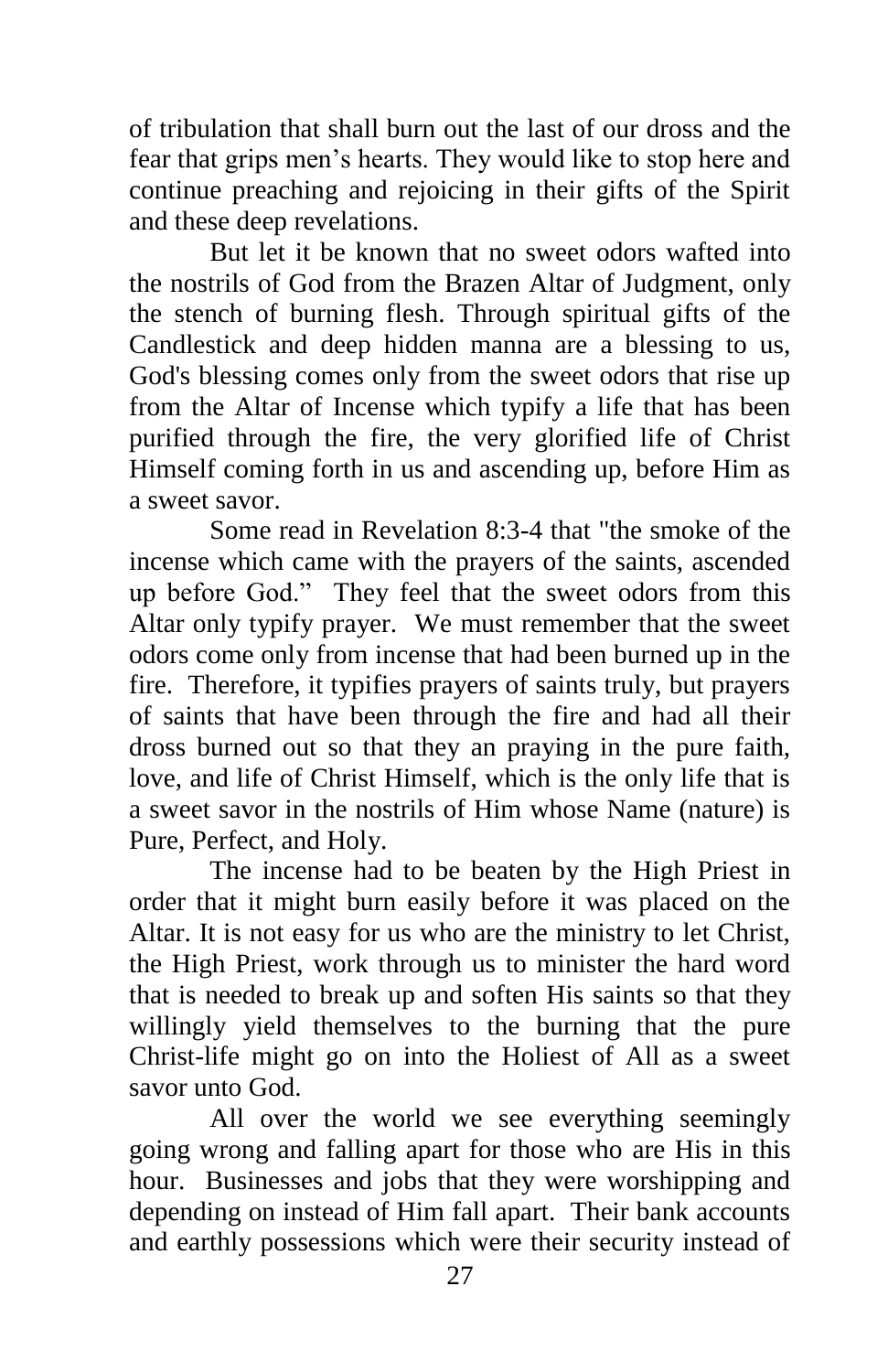Him begin to fade away. Yea, as the dollar falls apart and the antichrist confiscates all their bank accounts and possessions that were not given to Him and the bringing in of His kingdom, it is not easy to minister to them that the High Priest, Christ, is only beating and breaking up the incense; softening it that they may surrender fully unto Him that He may place them on the Altar of Incense and burn out the old flesh man completely that they might enter in beyond the veil, a purified spiritual incorruptible son of God. Nay! There can be no true tabernacle of God raised up without the Altar of Incense in its place.

 Exodus 40:7 reads: "And thou shalt set the laver between the tent of the congregation and the altar, and shalt put water therein."

The Brazen Laver stood just before the entrance to the Holy Place. Here each year on the Day of Atonement, as part of the atonement service, the High Priest had to stop and wash his hands and feet before going on into the Holy of Holies.

 This is one of the most significant parts of the true atonement that must be fulfilled in us. We were taught all our orthodox lives that the Old Testament High Priest was a type of Jesus alone. But that is only half truth. The head of the Old Testament High Priest was a type of Jesus, who is the Head of the Body of Christ. But the body of that Old Testament High Priest was a type of us who are the Body of Christ.

 The reason he had to stop at the Brazen Laver and wash his feet as a part of the atonement, was to symbolically proclaim to us that we who are the Body of Christ must have our feet washed. We must have our walk cleaned up until the walk of the Body is the walk of the Head, Jesus. Hebrews 12:14 says, "And holiness, without which no man shall see the Lord." It is not talking about the Pentecostal brand of holiness, or mine or yours, but Christ's holiness.

 It was to fulfill this type that Jesus put foot washing in the communion. In the upper room 1900 years ago, Jesus instituted three ordinances in the communion. Each one of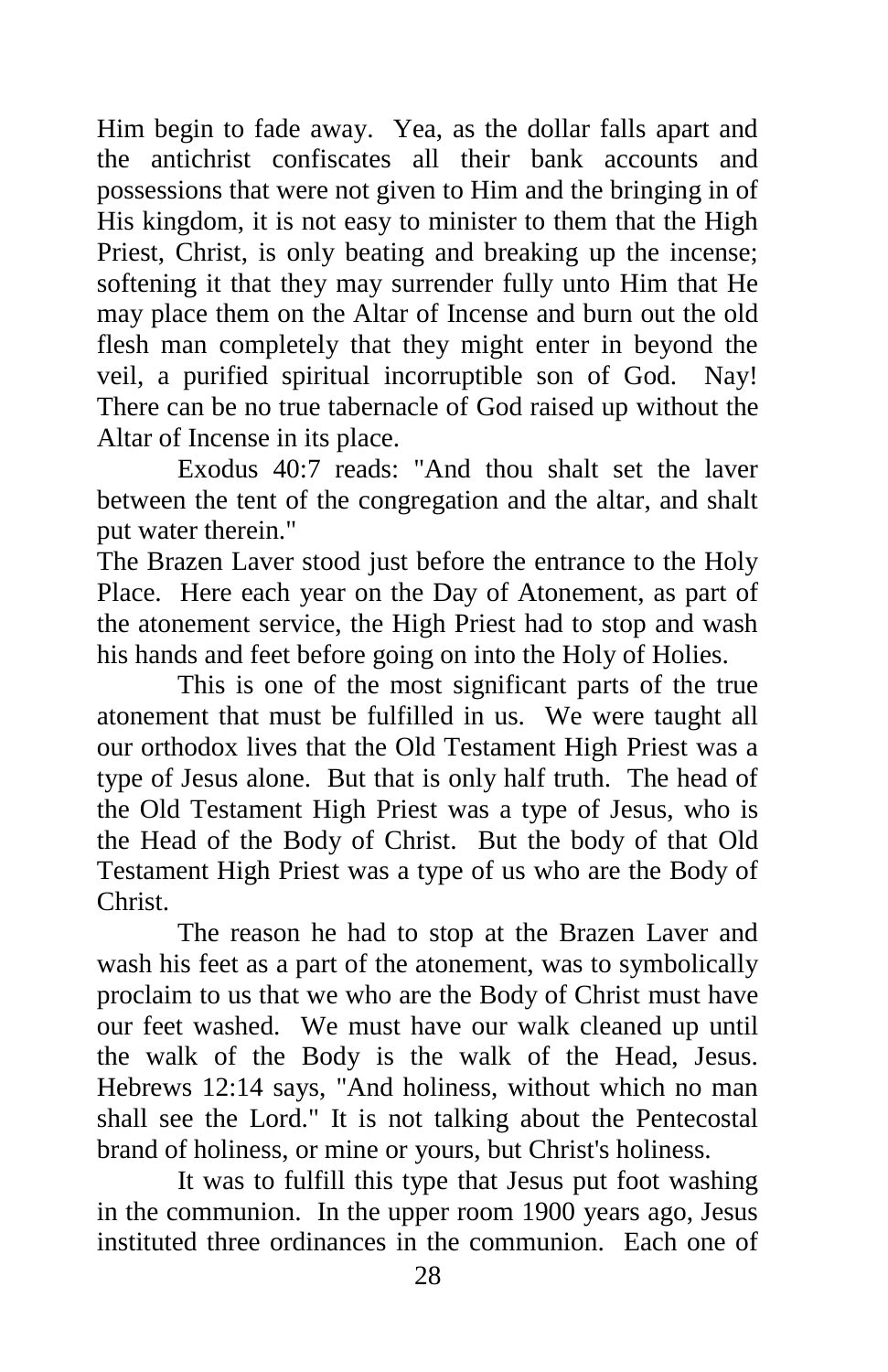them is a symbolic ritual to set visibly before us a spiritual reality that must be fulfilled in our lives before we can have eternal union and communion with Him.

 First He broke the bread and said, 'This is my body.' Bread in Scripture is always symbolic of spiritual bread, the Word of God. Jesus was saying that the Word is His body. We are to eat all the Word that was in Him until we have taken all of His nature into us until our old nature is no more and He is in us in fullness. By this we will have eternal life.

 Then He took the wine and said, "This is my blood, drink ye all of it." The Book of Leviticus says that the life is in the blood. Therefore, the supernatural life of Jesus was in His blood. He meant that it is through drinking into us the supernatural, new creation life that is in Him until our old creation life is no more, and He is in us in fullness, that we will have eternal life.

 Then in that same hour He instituted that third ordinance that sets before as the third reality that must be fulfilled in our lives. He washed His disciples' feet. Then He said, "If I then, your Lord and Master, have washed your feet; ye also ought to wash one another's feet." Thus He instituted literal foot washing in the communion to set before us the great truth that the only way the walk of the Body of Christ shall be made the walk of the Head, is if we spiritually wash one another's feet.

 As I minister to another member of the Body and help him clean up the weakness in his walk, I wash his feet. As he ministers to another member and helps him clean up his walk, he washes his feet. As they minister to another member of the Body and help him clean up his walk. they wash his feet until one day the feet of the whole body of Christ has been cleansed up, until the walk of the Body is the walk of the Head, and we will enter into eternal life.

 Those apostles of the Lord who are truly sent by the Lord as special messengers to restore all things, you are going to find them restoring the literal foot washing to their communion services to set before the people of God once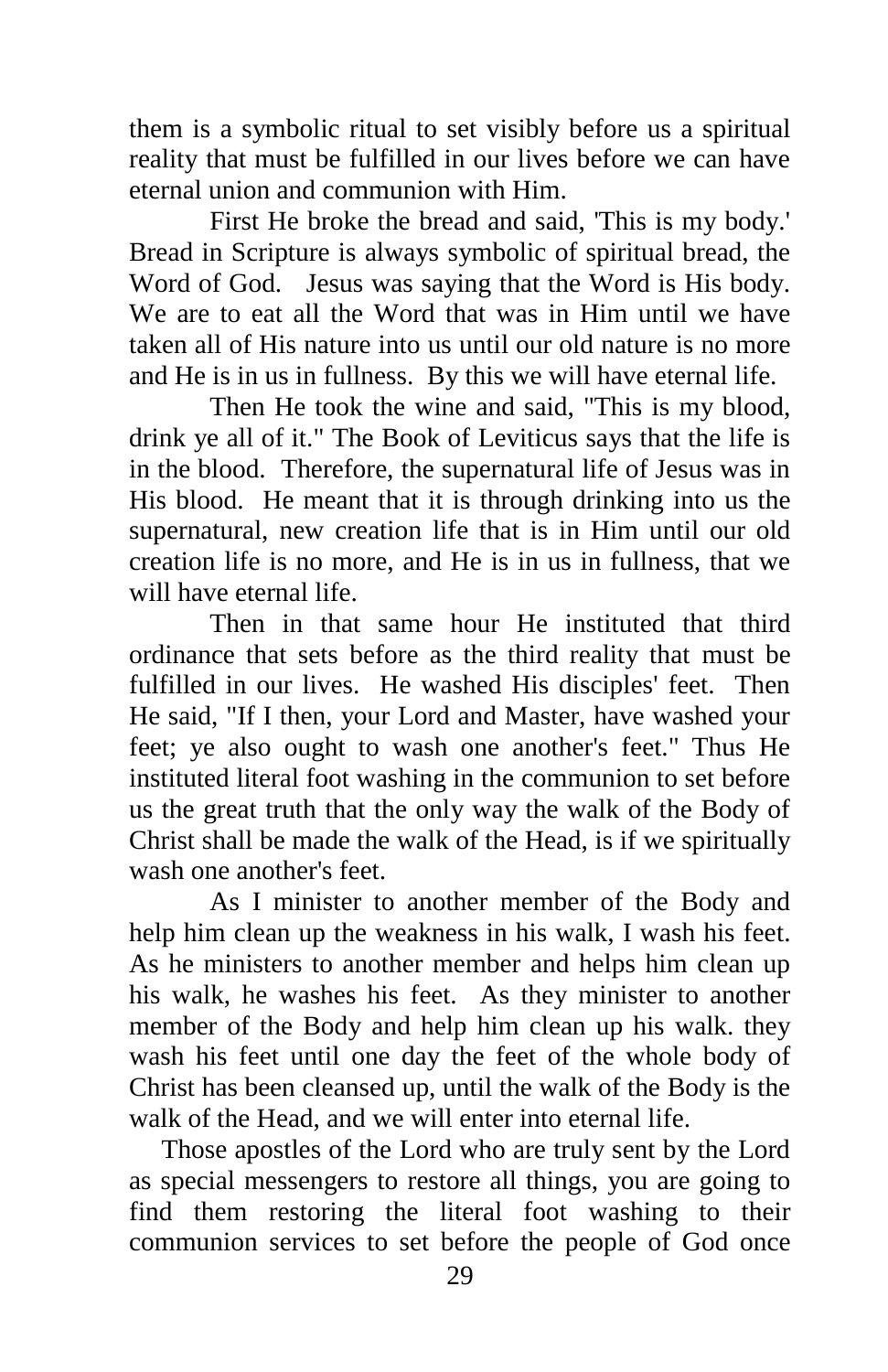again the great truth, that God has no other means of cleaning up our walk except by us spiritually washing one another's feet. I cannot see the dirt on my feet, (the weakness in my walk) and my brother can. So also he cannot see the dirt on his feet, but I can.

 When we come to that humility and brokenness whereby we can physically wash one another's feet in the communion service and humbly submit our feet to our brother to be washed, then we will be in a position to see our brother's need and humbly wash his feet spiritually. For that is the only way we will ever help our brother clean up his walk, going to him humbly on our knees, not standing proudly over him with a holier than thou attitude informing him we discern what is wrong in his life. We must also have the humility to lovingly submit our feet to our brother to be washed. That is what we do not like to do. We do not like to admit to ourselves that our feet need washing, that there are weaknesses in our walk that need cleansing.

There are denominations and churches today that have taken foot washing out of the communion service literally and spiritually. They are trying to rear up the tabernacle of the Lord leaving out the Brazen Laver. It is awfully easy to build churches, get members or even win souls, and lead people into the Baptism of the Holy Spirit, pray down healings and miracles, bring forth beautiful gifts of prophecy and tongues. It is easy even to see great visions at the Candlestick and never have the grace to fall on our knees in prayer for our brother, and his weaknesses until God so works in his heart and life that the Lord can send us to him, still humbly on our knees, to show him where he is missing the Lord, and he can receive it. Or we can never have the grace to receive such ministration ourselves.

 God will never fill such tabernacles with His glory cloud. For the glory cloud of God did not fill Moses' Tabernacle until every piece of furniture was in its place. Neither will it fill any tabernacle that is reared up today until the Brazen Laver is restored.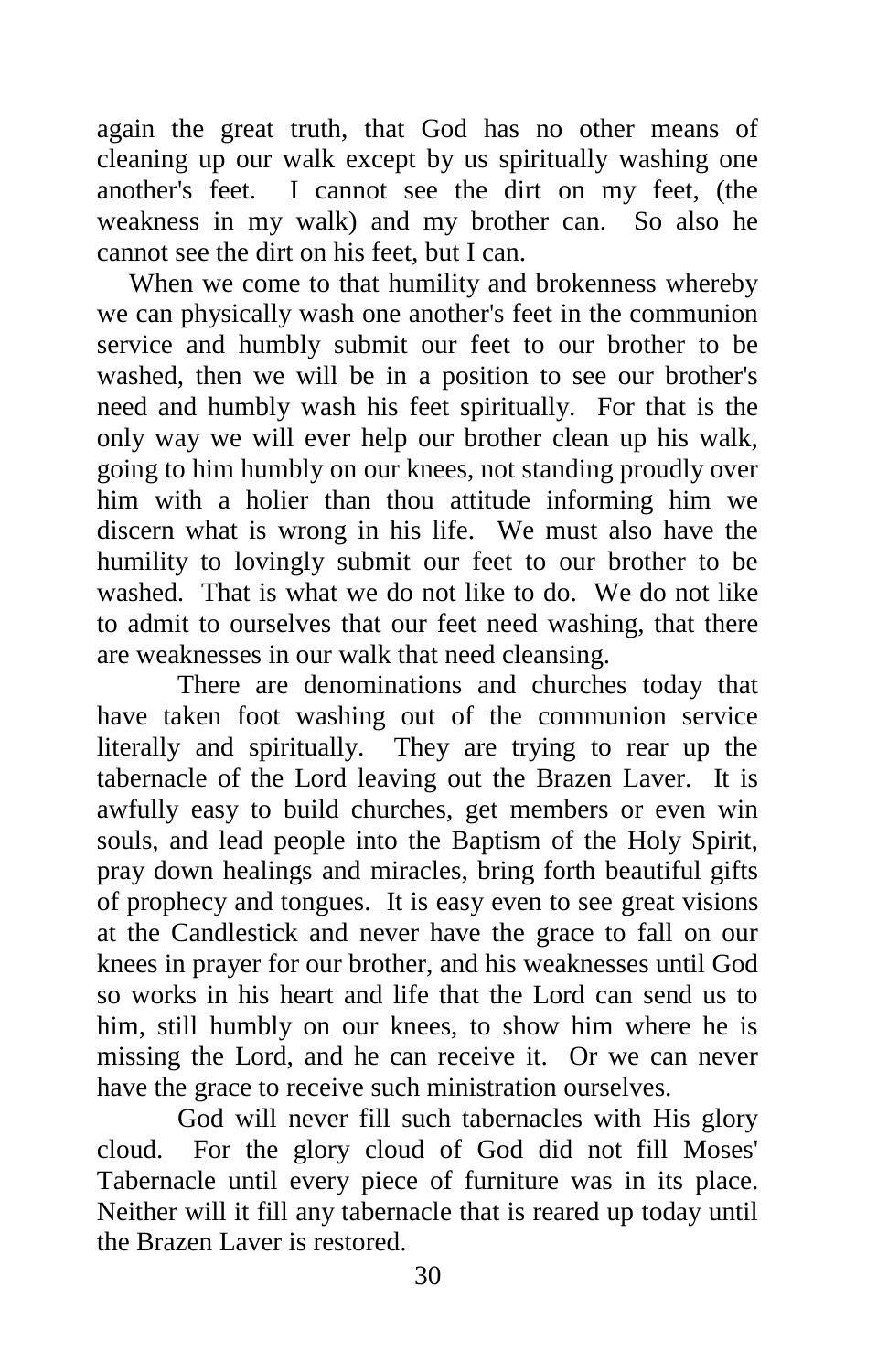Exodus 40:7 reads: "And thou shalt put water therein."

 Let us not set up the Laver without putting the water therein. Water, of course, is a type of the Holy Spirit. It is easy to restore the form of literal foot washing to the communion service and it be just a form that is gone through every month, just like eating of the cracker and drinking of the grape juice. This is what it has become in most churches, without the water of the anointing of the Spirit being upon it, and without the members of the Body going on to fulfill it by spiritually washing one another's feet.

 Many Pentecostal churches still have literal foot washings in their communion service. They have not the slightest idea what it means, neither do they go under the anointing of the water of the Spirit in their subsequent daily lives to submit themselves to one another, and spiritually wash one another's feet. It is just part of a form they go through each month in their communion service. There may be water in the literal basins they use, but there is no water in the Laver.

 Foot washing has been restored to our own communion services, but we do not have a set time for it any more, like once a week or once a month. Only when the Spirit speaks to one of the elders that it is time, do we have a communion and foot washing service. Then the anointing of the Spirit is upon it; there is water in the Laver, and it has meaning in our lives.

Exodus 40:9 reads: "And thou shalt take the anointing oil and anoint the tabernacle and all that is therein, and shalt hallow it, and all the vessels thereof: and it shall be holy."

 Here we come to the most important truth of all. After the Tabernacle was reared up, and every piece of furniture was in its place, the anointing oil had to be poured on the Tabernacle and everything in it. God commanded Moses to anoint the Tabernacle and all that is therein. The Altar, the Laver, Aaron and his sons, their garments, everything had to be anointed.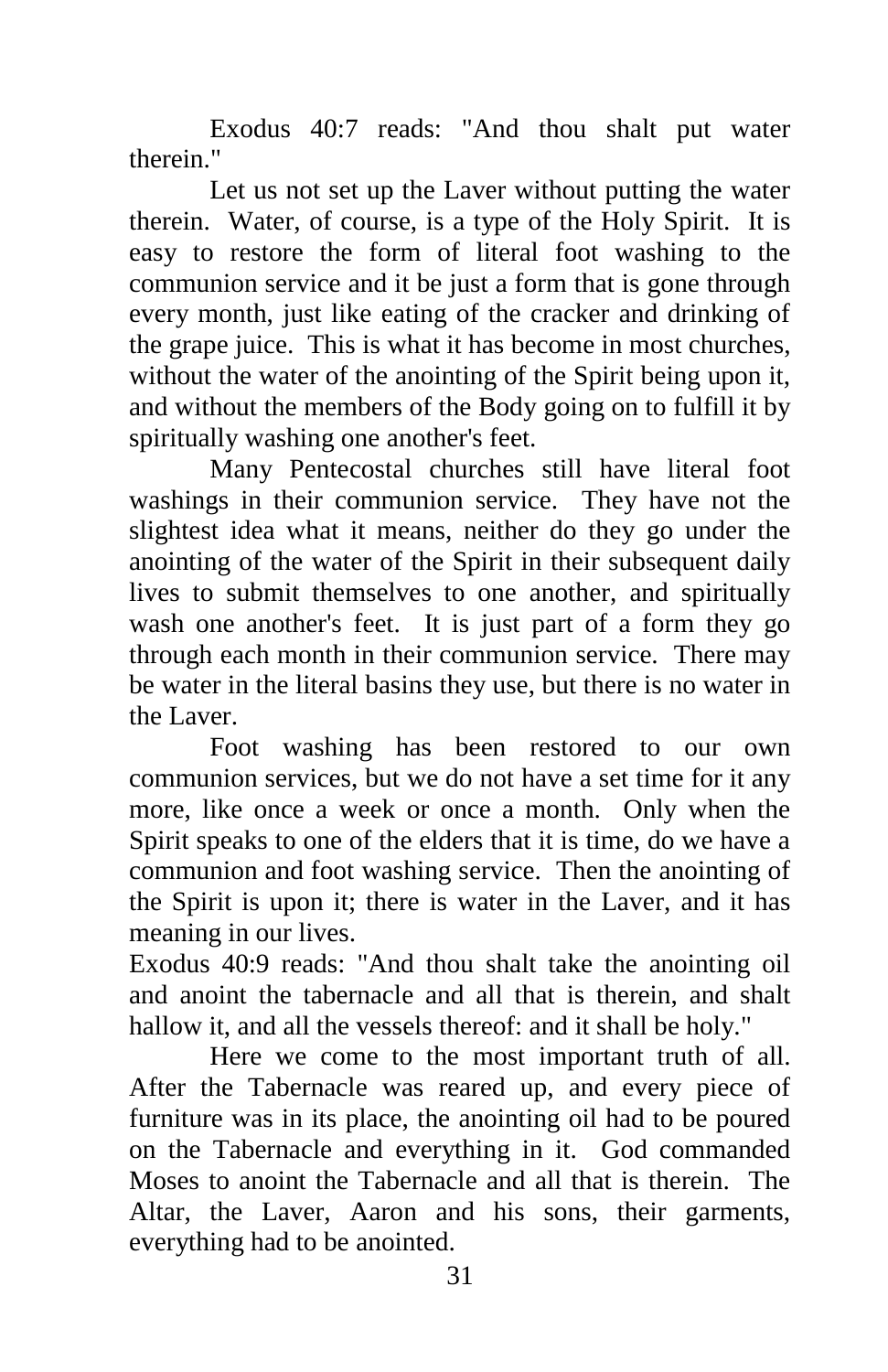Even so, everything in the tabernacle God is building out of us today must be anointed with the oil of the Holy Spirit, for His Word says, because of the anointing the yoke shall be broken. We can build a fine church or tabernacle, fill it with boards and set every ministry in its place. We can even set up the Brazen Laver and teach all the truths about the Candlestick and Table of Hidden Manna, but unless we continue in all prayer and supplication in the Spirit so that the anointing of the Spirit is continually upon it, it will be the same old form the old-order church goes through.

 Many times I have gone into an assembly where the life has departed out of the service. They sing the same songs, they may even lift their hands and praise the Lord, have prophecy, tongues and interpretation come forth, and yet those who walk in the Spirit know there is no life of Christ in it.

 The reason is always apparent. One only has to look at the prayer altars ten minutes before the service and see that they are empty. The members are all standing around chatting with one another in the flesh instead of being at the altar praying down the anointing.

 Without the anointing, we can do nothing. When Samson was just Samson, he could not tear lions or slay Philistines with the jaw bone of an ass. But when the anointing came upon him, he could do the impossible. When through playing in the flesh with Delilah he lost his hair, his covering, his anointing, he still had the same bulging muscles he always had, the same position in the church of Israel he had always had. Samson still had all the revelation he always had, only one thing was missing, the anointing. Therefore, he had no more power over his enemies.

 Many a healing ministry today still has the same revelation about healing that was given it back in the forties and fifties when the anointing of the Lord was upon them. They still have the same tent, pray the same prayers and lay on hands, but they do not see the glory, healings, and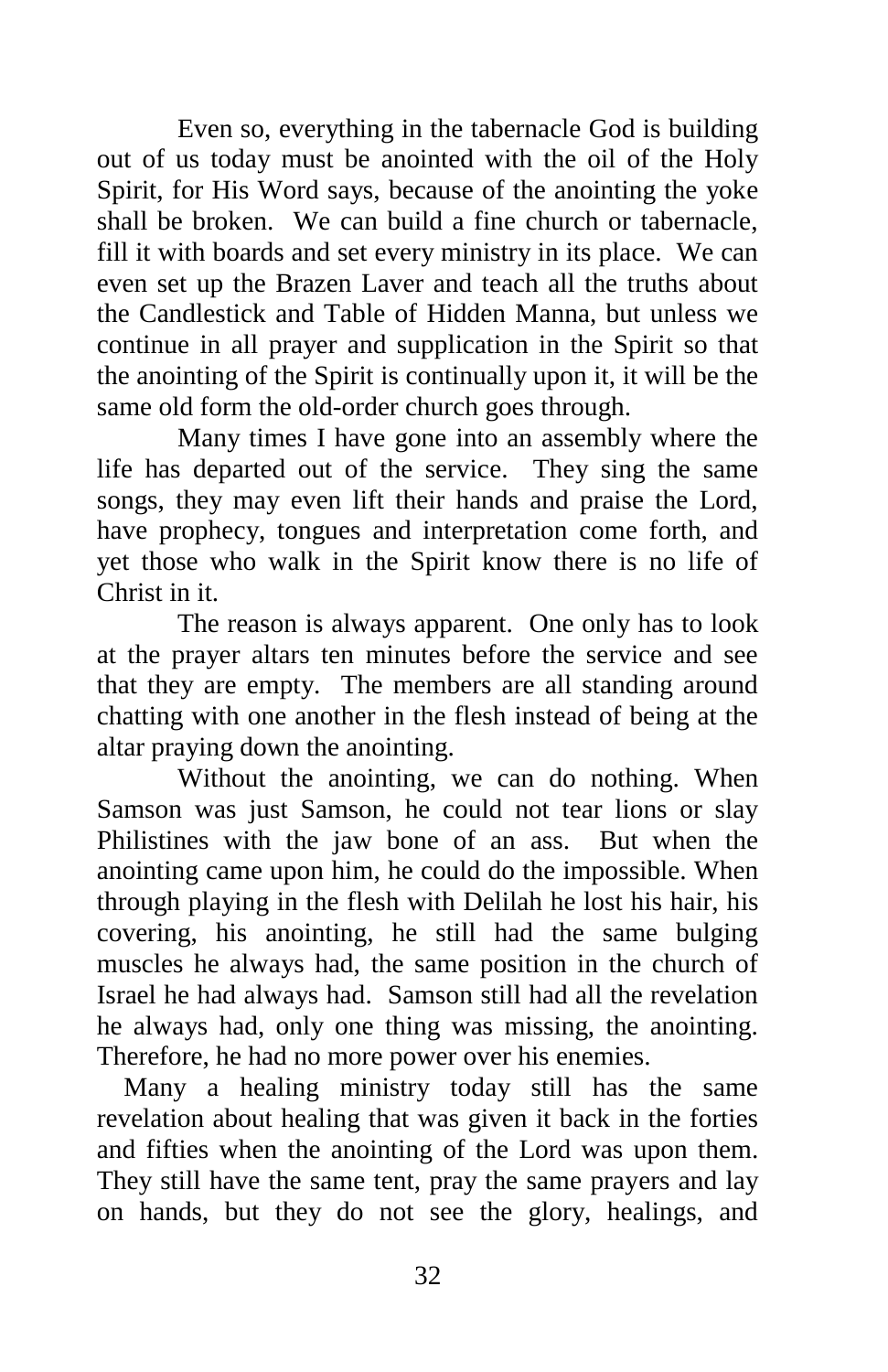miracles any more because through playing with the Delilah of this world the anointing has slipped away.

 Many a Pentecostal church still sings the same songs of victory. "My God Can Do Anything" and "Jesus Breaks Every Fetter." They still loudly praise the Lord. But church suppers and robed choirs have replaced prayer vigils, gifts of the Spirit, and the oil of the anointing is no longer upon it.

 We may have all the revelation contained in the Bible, both the letter and Spirit. We may be able to expound it beautifully, lay hands on the sick and pray the same prayers. But without the anointing oil, it is just dead knowledge and form.

 God said of Aaron and his sons, "Their anointing shall be an everlasting priesthood unto me." Not them but their anointing. Not us, but the anointing of the Spirit of Christ upon us shall be an everlasting priesthood before God.'

 Exodus 40:33-35 reads: "And he reared up the court round about the tabernacle and the altar, and set up the hanging of the court gate. So Moses finished the work. Then a cloud covered the tent the congregation, and the glory of the Lord filled the tabernacle. And Moses was not able to enter into the tent of the congregation, because the cloud abode thereon, and the glory of the Lord filled the tabernacle."

 At last the work was finished. Every curtain, every board, every bar was set in place. Every piece of furniture was resting in its appointed place. Then the glory of God filled the Tabernacle and the cloud of guidance settled down over the tent of the congregation.

 Even so, it shall be with us in these last days. As God's people wake up and see at last, that as long as we are only boards and bars laying on the building site, God is not going to have a dwelling place that can contain His fullness. As the revelation of the Body of Christ is preached, and they come together in little local bodies across the land, losing their individualism, submitting themselves one to another,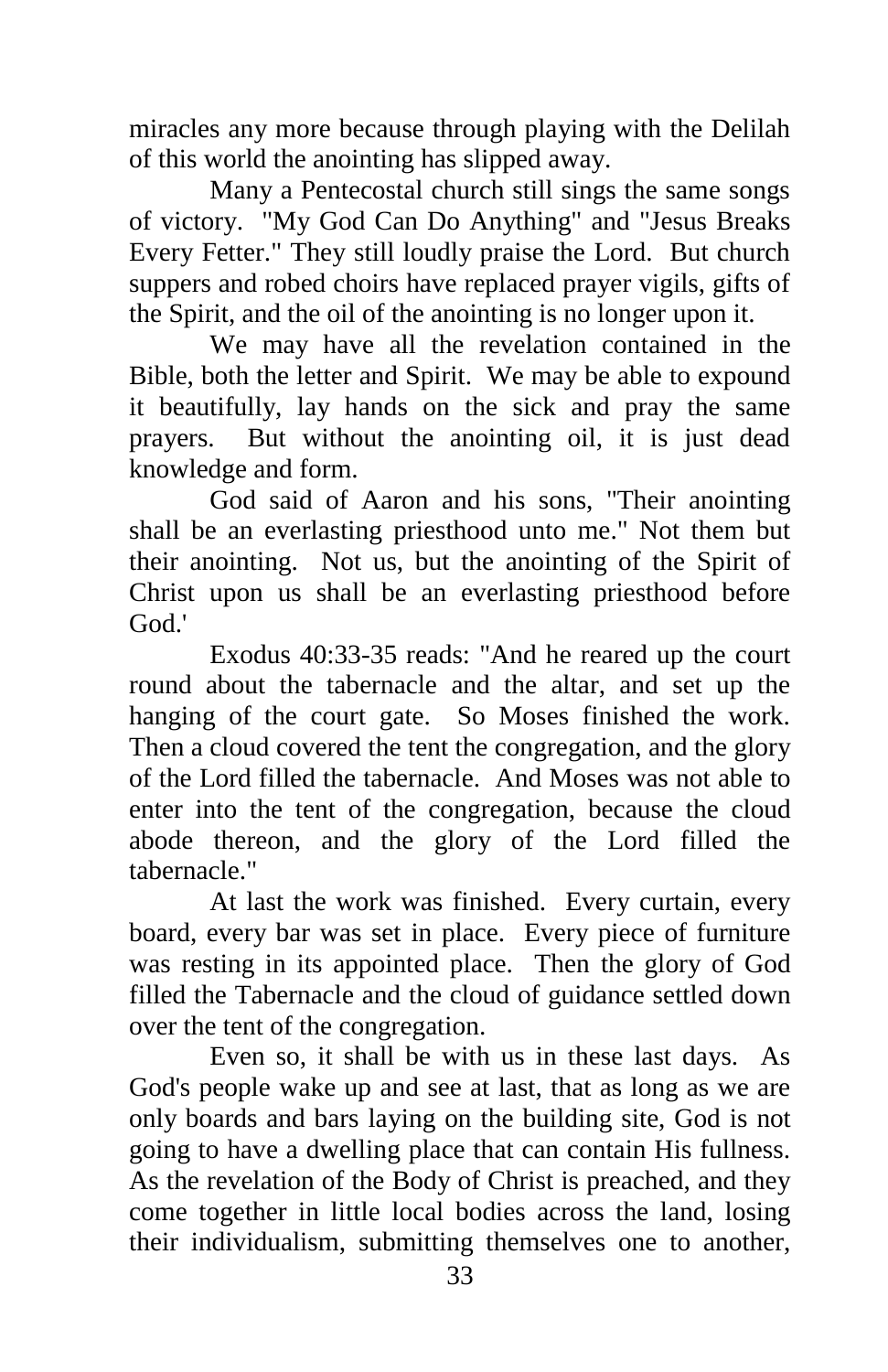and in so doing submitting themselves to Christ, letting the Spirit lead them into their ministry and gift and finding their place as a board or bar, then the Spirit slowly joins all the little bodies into one big worldwide body. One body, not organizationally but spiritually, then the glory of God's nature is going to fill this tabernacle. It will not be just a physical manifestation of supernatural light and power as in the old Tabernacle, but the nature of God coming forth in a body where every member is so dead to self that he lives only to minister to the other members. Then the world shall say again, "Behold how these Christians love one another." Nay, it shall even go beyond that. They shall say, "Behold how these members of Christ live unto one another and have life in one another."

 The cloud of perfect guidance shall settle over us to lead us through the tribulation, on to our promised land, of corruptible putting on incorruptible and mortality putting on immortality, as God speaks and guides by His Spirit confirming every word in the mouth of two or three witnesses in visions through the prophets.

 Exodus 40:35 reads: "And Moses was not able to enter into the tent of the congregation, because the cloud abode thereon, and the glory of the Lord filled the tabernacle.

 Here is a strange but significant circumstance. Moses built the Tabernacle, yet he was not able to enter into it because of the glory of God that filled it. As we study God's order for the priesthood inside the Tabernacle, we discover that there was no place of ministry for Moses inside the Tabernacle. There were places for Aaron and his sons and the Levite priests but no place of ministry for Moses inside the Tabernacle. This is because this Tabernacle was a type of the Body of Christ. The plural, priestly ministry of Aaron and his four sons inside the Tabernacle was a type of Christ ministering through His five-fold ministry inside His Body, and Moses was a type of the one-man ministry.

 Up until this time the people of Israel had only seen the glory of God in the face of Moses, a one-man ministry.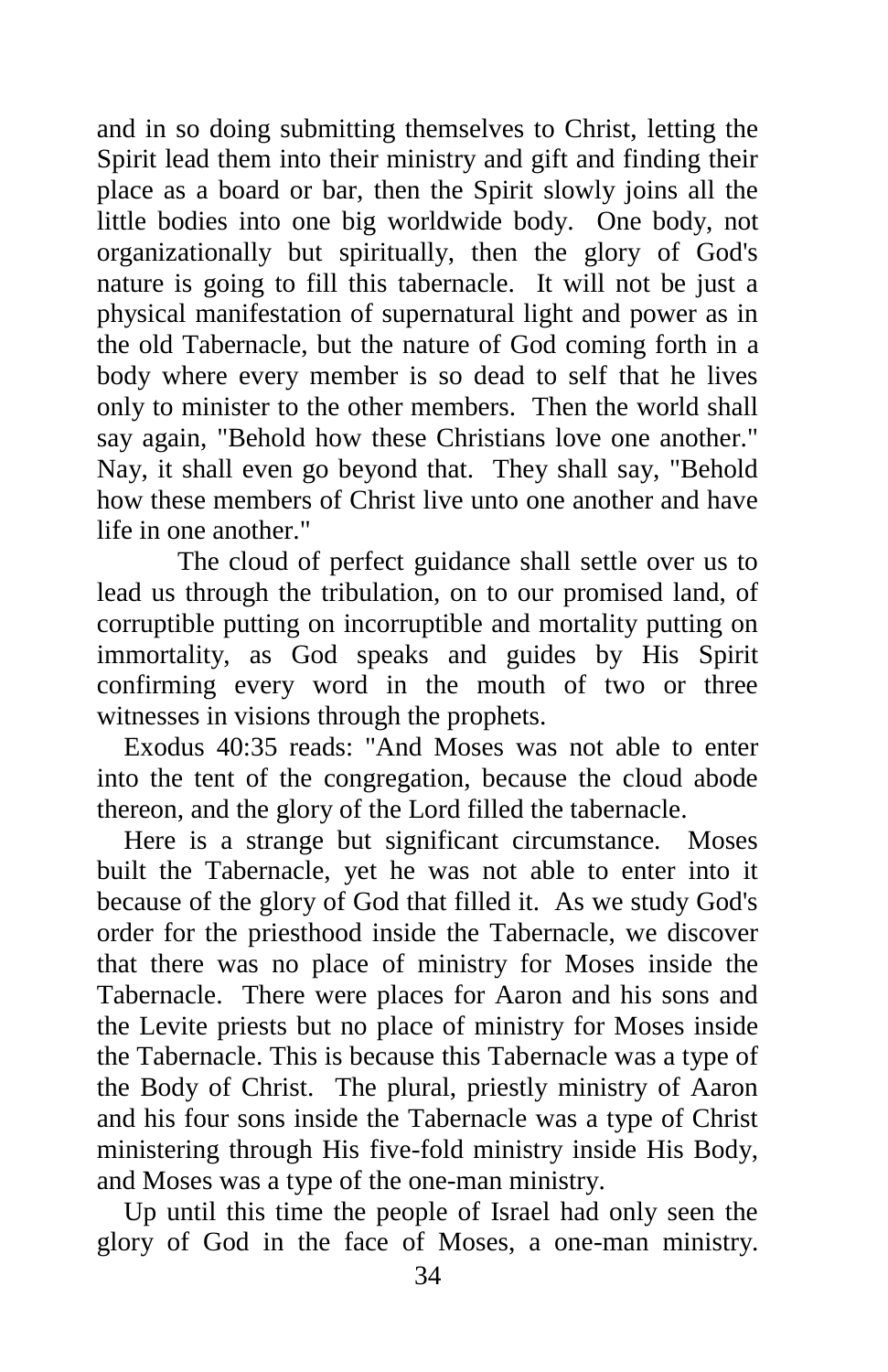When he stood before Pharaoh in power, they saw the glory of God in Moses. When he opened the Red Sea, they saw the glory of God in Moses. When he came down from the Mount after receiving the pattern, his face shone so he had to put a veil over it, and they saw the glory of God in Moses. Now the Tabernacle was built and the glory of God filled it. The people of God would no longer see His glory in the face of a man but could see it filling His whole Tabernacle.

 Even so, God has used a one-man individual ministry to bring His people to the point where they are today and we thank God for it. But now He is building His Body and Christ is coming forth in His Body. The people of God will no longer see the glory only in the ministry of individuals, be it an Oral Roberts, a T. L. Osborn, or a Billy Graham, as wonderful as their ministries have been. They shall see the glory of God shining out through His whole Body as through five Spirit ministries and nine Spirit gifts, He manifests His glory sometimes even through a little child. That is why Body ministry is being brought forth by the Spirit of God all over the world.

 The one-man Moses ministry could in the New Testament age be as greatly used of God as was Moses to build the true Tabernacle of God, and it has been. But now it must give way to the ministry of Christ through His Body. Those who try to cling to it will find they have no place of ministry in this Tabernacle, because of the glory of God that fills it.

 Sometimes we have ministry come into our own assembly who claim to be special prophets in the individual sense, just because God speaks to them in visions. They seek to impress the Body with their prophetic calling but are quite disappointed to discover that there are fifteen or twenty members of the Body present that God speaks to in visions as greatly as He does them. Some of them are even ten or twelve year old children. The glory of the Lord filling His whole Body is too much for them. They cannot lose their individualism and desire for individual glory, so they cannot bear to stay in our midst, and they slip away.